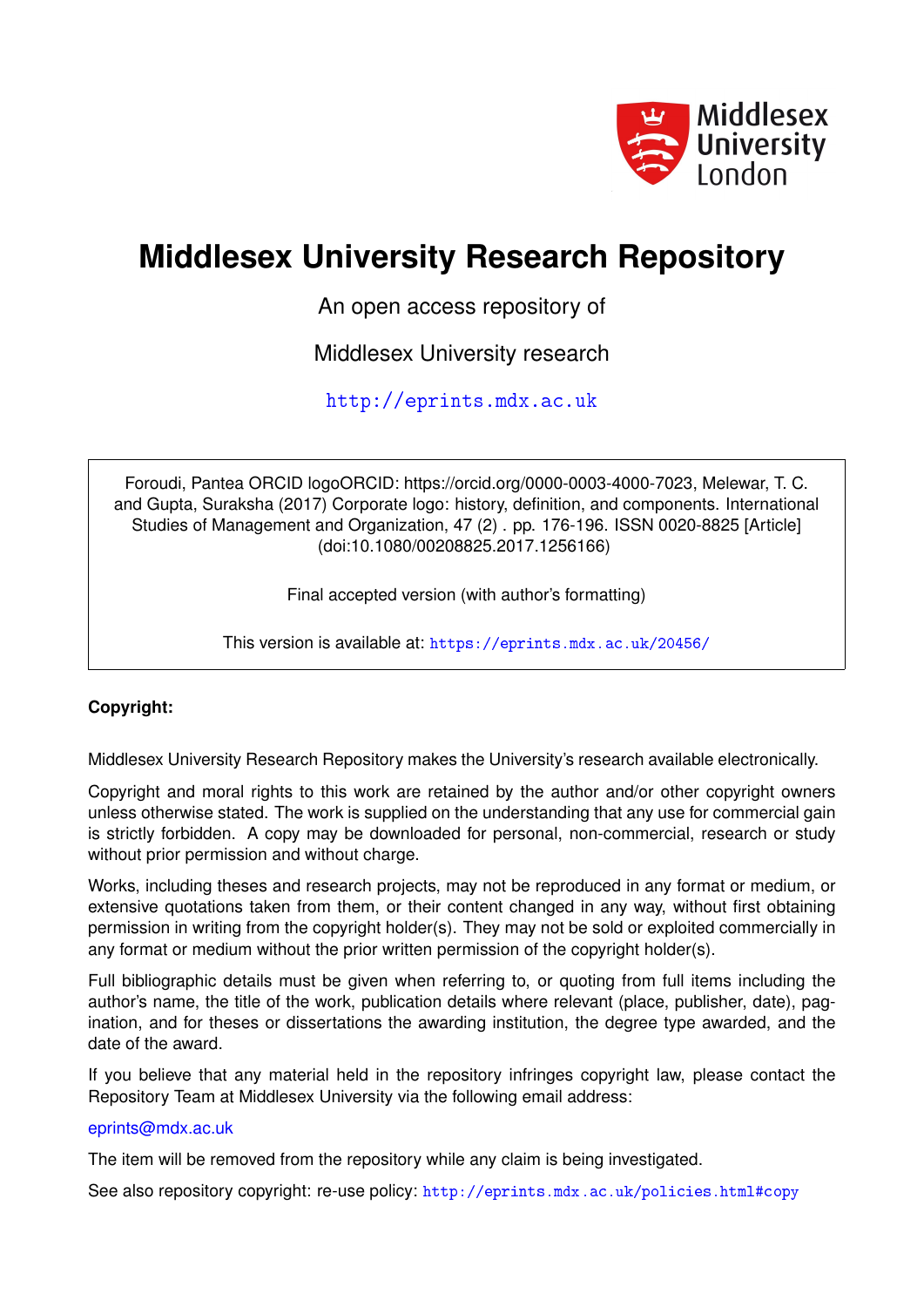# **CORPORATE LOGO: History, Definition, and Components**

**PANTEA FOROUDI**

The Business School, Middlesex University London, United Kingdom, UK P.Foroudi@mdx.ac.uk\* corresponding author.

**SURAKSHA GUPTA** Kent Business School, University of Kent, Kent, United Kingdom, S.Gupta@kent.ac.uk

### **TC MELEWAR**

The Business School, Middlesex University London, United Kingdom, UK T.C.Melewar@mdx.ac.uk

Accepted date: 06-Sep-2016

Foroudi, P., Gupta, S., and Melewar, T.C. (2017) Corporate logo: History, Definition, and Component, *International Studies of Management and Organization*, Vol. 42, No. 2.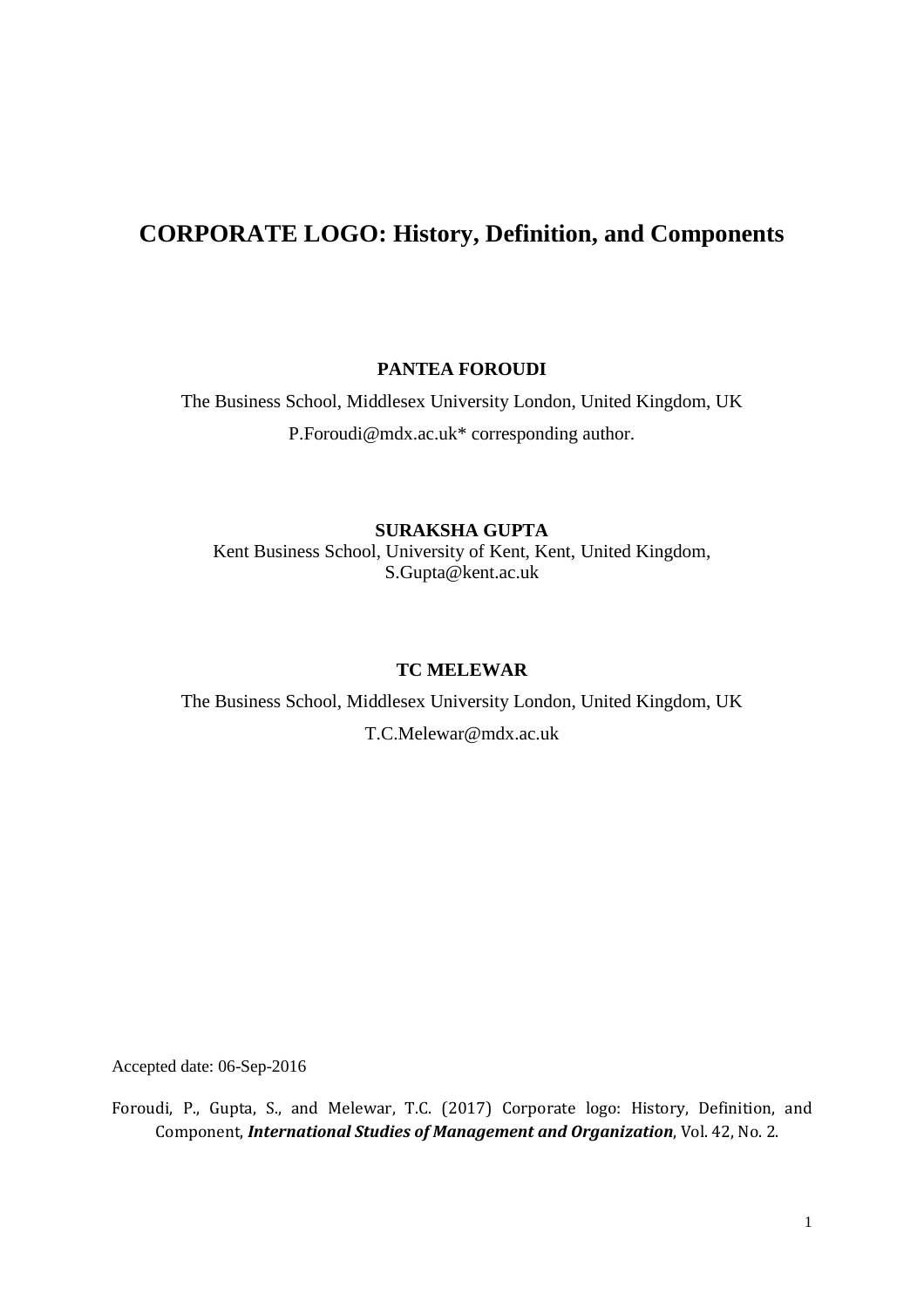# **CORPORATE LOGO: History, Definition, and Components**

*Abstract: Both academics and practitioners alike have directed increasing attention to the field of the corporate logo, and yet, a definitive construct of the corporate logo and its measurement does not yet exist. In this article, we marshal the literature relating to the historiography of the corporate logo. Furthermore, we report the findings of a literaturebased study that sought to clarify the definitions and components of the corporate logo; namely, color, typeface, corporate name, and design. Challenges in developing a corporate logo are discussed. An important recommendation made by this research is about.*

#### **Introduction**

The corporate logo has the potential to articulate organizational characteristics (Van Riel and Van den Ban 2001). The characteristics of a corporate logo are embedded in the symbol that represents the corporate and expand upon the consumers' perception of the corporation (Hatch and Schultz 2001; Van Riel et al. 2001; Van den Bosch et al. 2005). In general, the corporate logo provides recognizability (Balmer and Gray 2000) and helps increase the familiarity of an organization (Henderson and Cote 1998). The referential properties of a logo may describe the impact of logos on reputation which can increase if a logo coordinates with the elements of corporate visual identity (Van Riel et al. 2001).

Corporate visual identity enhances consumers' knowledge about an organization. Researchers such as Rosson and Brooks (2004) and Van den Bosch et al. (2006) have noted that mergers, acquisitions, privatization, restructuring, repositioning, changing geographical emphasis, marketplaces and takeovers modernizing, managing change, promoting growth,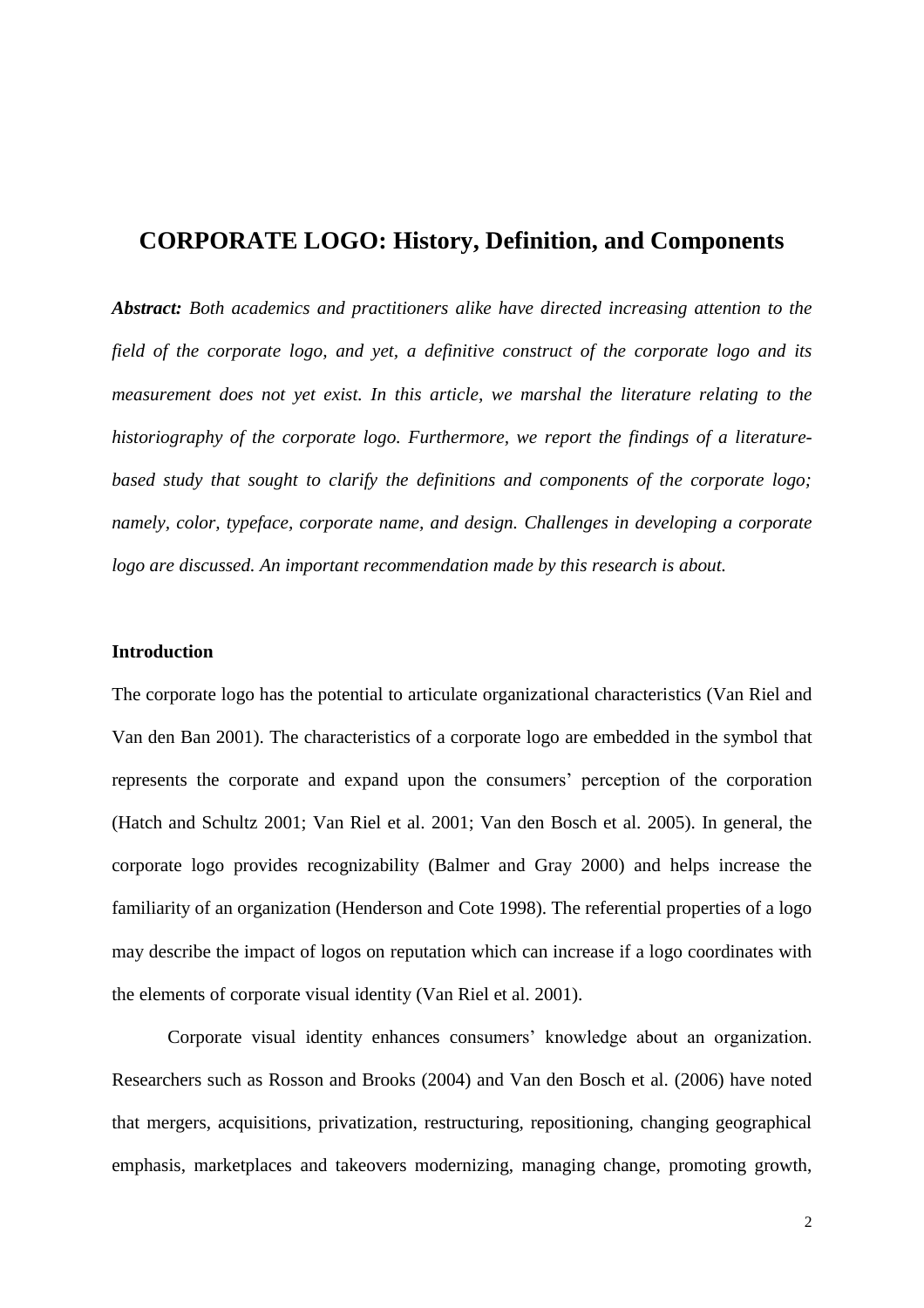and starting over, all require a new identity, which often leads to a new corporate logo. Companies change their corporate logo because of a strategy change, such as when United Airlines became employee owned (Olins 1978; Van Riel and Van Hasselt 2002). The corporate logo is the official graphical design for a company and the uniqueness of the design requires significant creativity, which must match a firm's strategy and identity: it should be unique and creative in its design. When the strategy is recognized, the corporate visual identity makes the organization memorable and well-known through its corporate logo (Van Riel et al. 2001). In addition, a favorable design can engage an audience by asking them to visually interrelate with the logo. Well-known organizations with a favorable reputation gradually adapt their corporate logo in a way that is barely visible to the audience. The corporate logo as a visual expression, is a significant tangible asset of the organization. In due course, organizations have to invest large amounts of money and the corporate logo should be up-to-date and modernized (Balmer and Gray 2000; Olins 1978, 1989; Van den Bosch et al. 2005).

The development of a new corporate logo starts with a process of discovery which reveals the organization's corporate identity and refers to company's values, its' principles, personality, history, culture, strategy, structure, and all the actions, future plans and visions (Abratt 1989; Olins 1989), its. Once the quintessence of the organization is recognized – what it stands for, what it does and the way it goes about its business especially the way it relates to its stakeholders and the environment (Abratt 1989). The corporate logo creates a positive image in the minds of consumers and serves as a competitive advantage to enhance a firm's reputation by increasing visibility and creating recognizability and awareness about company's promise of quality as a differentiator (Olins 1989). Corporate logo is increasingly becoming part of the artefacts of management thinking and exists at a visible level of the organization (Kay 2006; Melewar et al. 2005; Schmitt 1995).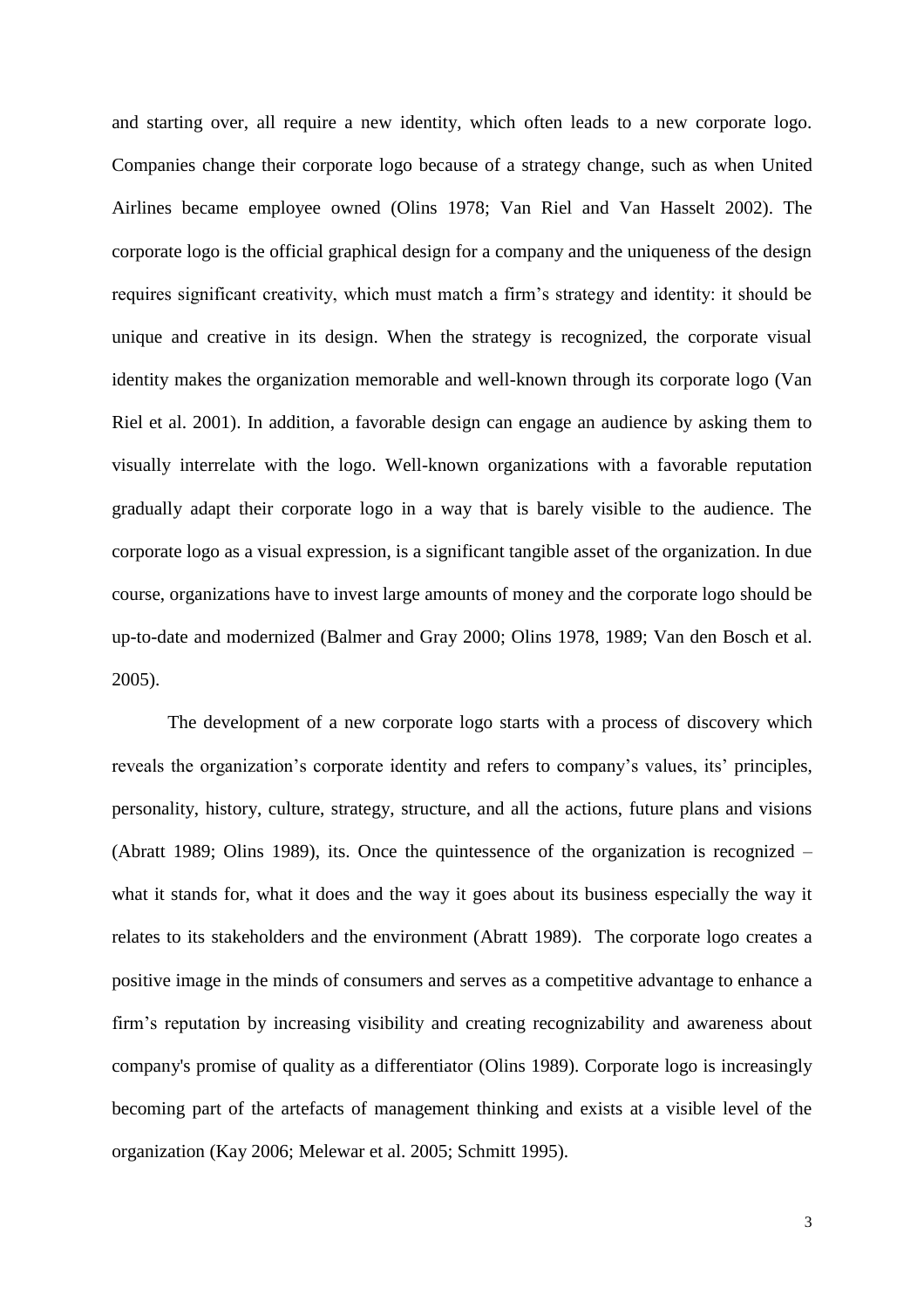According to Olins (1991), selection and design of a favorable logo is important and a complex phenomenon considering its capability to communicate a consistent message and define the concepts and philosophies of a company accurately. The notion of a corporate logo is grounded in various subject domains. Despite the significant role of the favorable corporate logo as a company's signature and communication tool, in recent decades, the marketing literature has seen little systematic study of the actual definition of the corporate logo and it remains highly contentious with many opting not to define the term precisely (e.g. Henderson and Cote 1998; Pittard et al. 2007).

The purpose of the current article is to appraise the pertinent literature relating to the history, definition and recognition of the corporate logo, including the salient dimensions that are simple enough to be employed by scholars and practitioners. While current literature attempts to determine the influence of a corporate logo from empirical point of view, it fails to look at its historical underpinning. To facilitate the development of a measurable construct, a theoretically embedded definition must be clearly specified (Churchill 1979). Basic aim of this study was to explore the history of corporate logo to understand influence of corporate logo on corporate image and reputation. Our observations contribute to the theory of aesthetics and social identity from marketing to consumers using the lens of a corporation. Managerial implications of our perspective limit our discussions and arguments to those components that are extensively interrelated with the concept of the corporate logo.

#### **Literature Review**

### **The emergence, development and changing uses of visual identity: 1760 to present**

The history of the corporate logo dates back to era of social revolution that initiated in the year 1760 and lasted till 1949 (West, 1978). This period changed the ways in which the chemical, electricity, petroleum and steel manufacturers developed a comprehensive system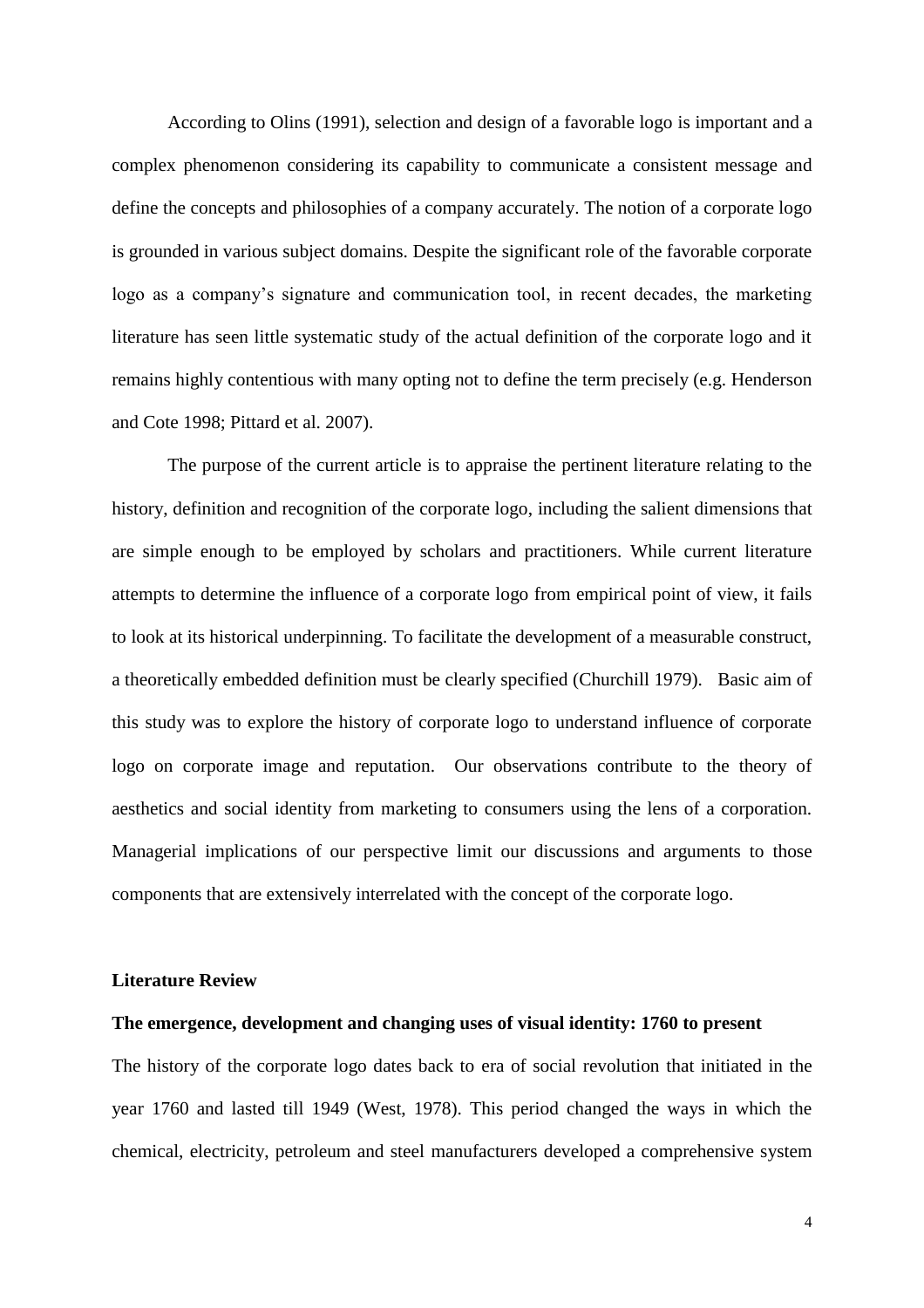for trademark protection and facilitated establishment of forgery, counterfeiting, and fraud laws in 1905 for civil protection against use of their trademarks without authorization within UK, nearly 50 years after its establishment in France (West, 1978). Other developments during this period included use of technology for typography and its mechanization; the wood type poster; the revolution in printing, useful for a printing press (Musson 1958); the development of lithography; the battle of the signboard, and the rise of advertising design (Vries 1994). Simultaneously, use of graphic designs for communication became more important with the beginning of mass communication whiles the nature of visual information to use color lithography brought about a significant transformation (Meggs and Purvis 2006). The earliest trademarks, such as Kodak, Singer, Heinz and Coca Cola appeared during this period.

The first industrial design, made by Peter Behrens, an architect and designer in the first decade of the twentieth century, was a graphic design to bring out a comprehensive visual identity for German manufacturer, Allgemeine Elektrizitäts Gesellschaft (AEG) (Anderson 2000). The First World War (1914-1918) also established the importance of visual design (Fiell and Fiell 2003) through signs and symbols for military identification and the unique code of status that was immediately understood based on a regimental badge. Consequently, the government created a visual identity to use as the bedrock of identification. In 1940, with globalization and new widespread communications (Murphy and Rowe 1988), firms started to understand the urgent need for a visual identity to control their image (Meggs and Purvis 2006), trade symbols and logos, and used prototypes of contemporary identity design in global markets (Napoles 1988). The first design consultancy, called Lippincott and Margulies, was established in 1943.

The period between 1950 and 1979 marked a turning point when design was used both as a decoration, and as a powerful marketing and sales tool (Napoles 1988). Many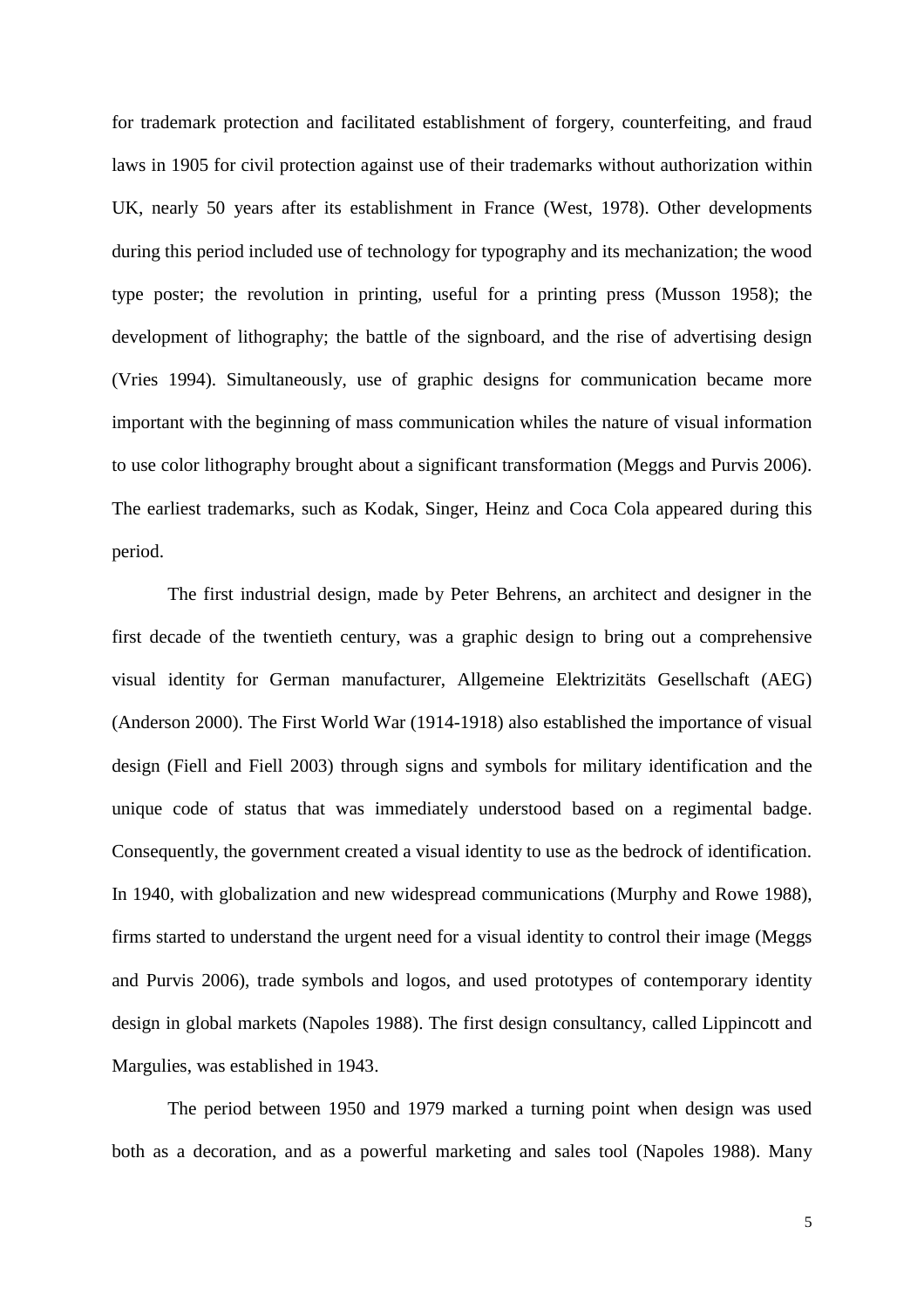organizations tried to change their old corporate logos for new ones, as they understood that a new corporate logo could express the size and scale of the organization, and turned to the new categories of design professionals (Capitman 1976). The trademark was used as a main feature of packaging to persuade the customer (Capitman 1976). The visionary behind the first IBM logo, Paul Rand, in 1956, was convinced that image design would reinforce the company's strategy (Capitman 1976). Anderson (2000) claims that this period saw organizations beginning to introduce new logos that used a combination of visual identification, distinctiveness and imagery.

After the 'imagery era', in the 1980s, mass marketing dramatically increased the value and power of a logo by explaining what a firm stood for, and how it communicated its identity, value, reliability and origin. During this time, profession of a designer of visual became legitimate because business people now understood the connection between good design and sales (Murphy and Rowe 1988) pushing combination of these into value era (Figure 1). Balmer and Gray (2000) recognised use of logo by corporates for public relations, and marketing. These studies emphasize that the image when retained by the audience describes meanings stored in the memory from general impressions and expressions of the organization (Stuart 1997). It has been noted that deliberations on the corporate logo often utilize complicated terminology, thus limiting management's understanding of the concept and its effectiveness for practical application. Therefore, this section is devoted to reviewing, classifying, and synthesizing some of the widely-used definitions of the corporate logo in both academia and practice. The main objective of this discussion is the development of one, comprehensive definition upon which managers and future researchers can build.

### **Insert Figure 1 Here**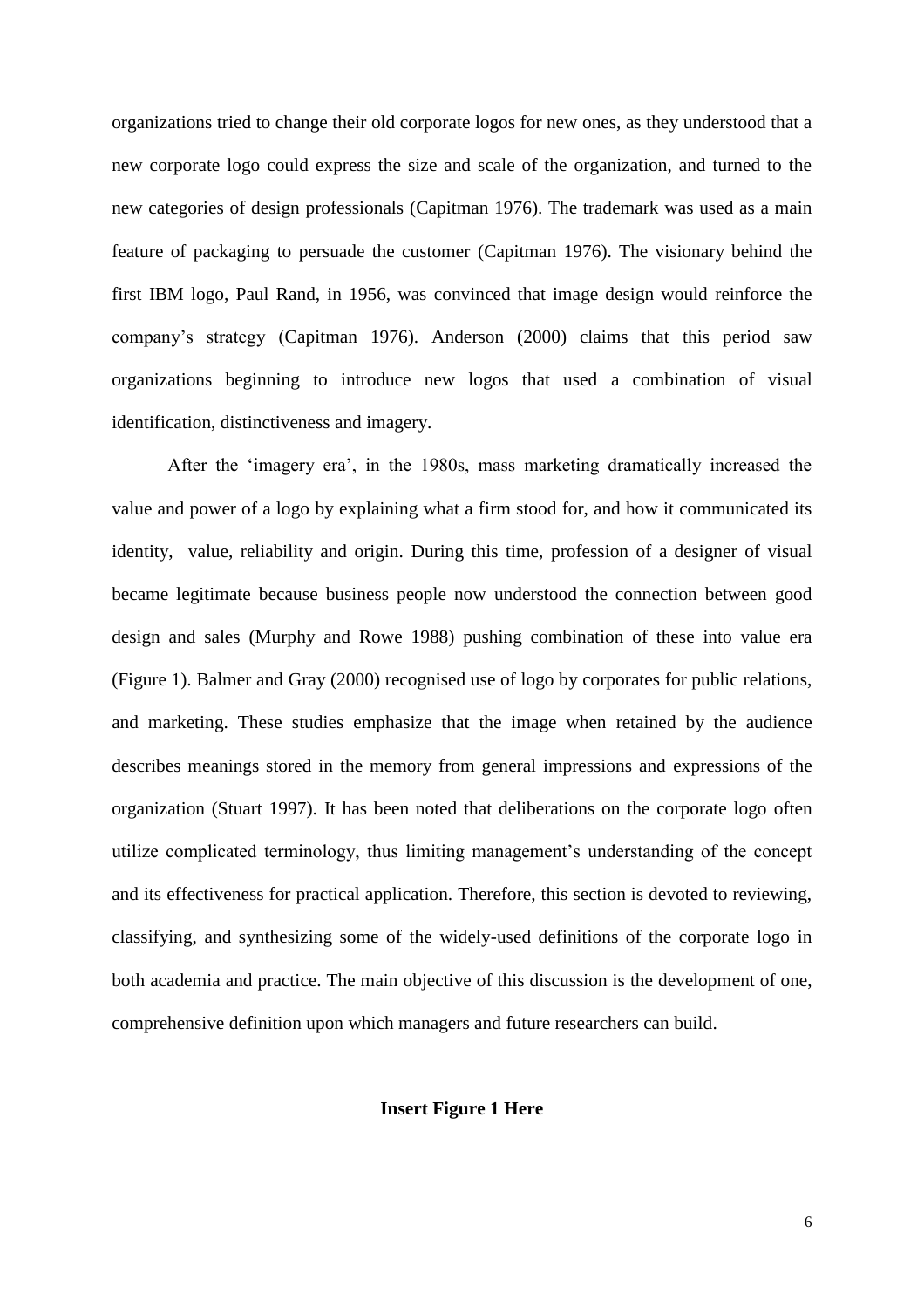#### **Defining the corporate logo**

While the definition of 'corporate logo' differs across authors the concept has been acknowledged as the root of corporate identity (Balmer 2001; Van den Bosch et al. 2006; Van Riel and Balmer 1997). The corporate logo is the most well-organized management tool for orchestrating the desired features that organizations require to convey to their internal and external stakeholders. The corporate logo, as a key element of corporate identity, should follow a multi-disciplinary approach (e.g. Balmer 2001; 2009; Simoes et al. 2005; Van Riel and Balmer 1997). In addition, there is a limited view as to what elements compose a corporate logo (Van Riel et al, 2001).

The literature takes a more process-oriented approach and attempts to understand the broader design characteristics and design dimensions (Henderson and Cote 1998). This study emphasizes the greater diversity on the part of academics, due, primarily, to the multidisciplinary nature of the field. One observation is that there is no systematic marketing literature concerning the effect of compound logos on consumer evaluations of logos (Henderson and Cote 1998; Pittard et al. 2007).

Marketing academics define corporate logo as a sign of promises to the customer (Kay 2006); it can become a type of shorthand for the personality of the organization and its values (Bernstein 1986). Every company has its own personality, an intellectual and distinctive behavior to serve and discriminate one firm from another. The corporate logo is at the root of corporate identity as well as the main element of corporate visual identity (Balmer 2001). The literature (Bernstein 1986; Van Heerden and Puth 1995) claims that the corporate logo is used to condense the personality of a firm and its values in order for it to be effectively presented to stakeholders (Bernstein 1986; Van Heerden and Puth 1995; Van Riel et al. 2001). Balmer (2008) defined the corporate logo as a "distinctive way in which an organization's name is rendered, principally in typographic form" (899).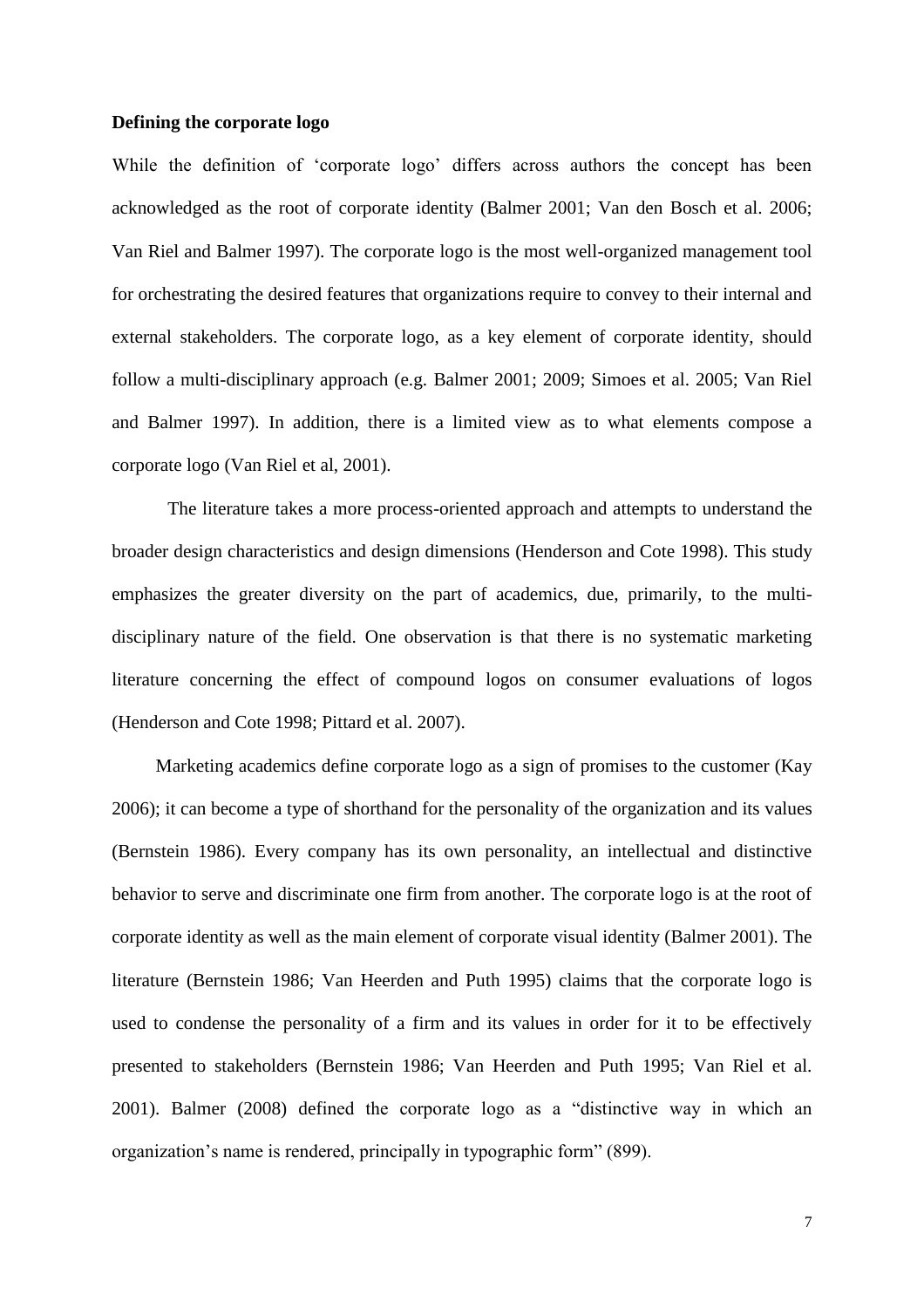The characteristics of a corporate logo are embedded in the development of the definition of the corporate logo by marketing scholars as a symbol to represent the corporate reputation and expand upon consumers' perception thereof (Hatch and Schultz 2001; Van den Bosch et al. 2005; Van Riel et al. 2001). The concept of the corporate logo has been defined differently in diverse studies and several meanings have been assigned by different authors. The majorities of these meanings have merged from marketing (Bernstein, 1986; Henderson and Cote, 1998; Van Riel and Balmer, 1997) and design perspectives (Napoles 1988; Olins 1989; Selame and Selame 1975).

Marketing and advertising researchers have studied the visual expressions of the logo (Melewar 2003; Schmitt and Simonson 1997). Academics refer to the corporate logo using different outlooks, such as comprising the public's first impression of a company (Bernstein 1986; Henderson and Cote 1998; Henderson et al. 2004; Hutton 1997; Van Riel et al. 2001). Marketing researchers claim that the corporate logo is a graphic element linked with corporate identity to evoke positive and negative emotional reactions, and, therefore, to create positive associations of the company and brand to various stakeholders (Melewar and Saunders 1999; Simoes et al. 2005; Van Riel et al. 2001).

Cupchik (1994) argued that emotional phenomena can be shaped by distinct patterns of physiological responses and bodily arousal and expressions that give emotion its feeling tone. Subtle feelings and coarse emotions were studies by Cupchik (1994) as remains of the contrast between pleasure and arousal as fundamental or primary emotions such as happiness, sadness, anger and a combination of these. Also, emotion can confine to the study of feelings or elementary affective processes, such as simple reactions to simple stimuli of logos and colors that are mainly related to sensory psychology. Purchase intentions of customers are influenced by corporate logos that act as identifier that communicates significance and differentiation through favourable image and reputation. Simoes et al. (2005) argue that a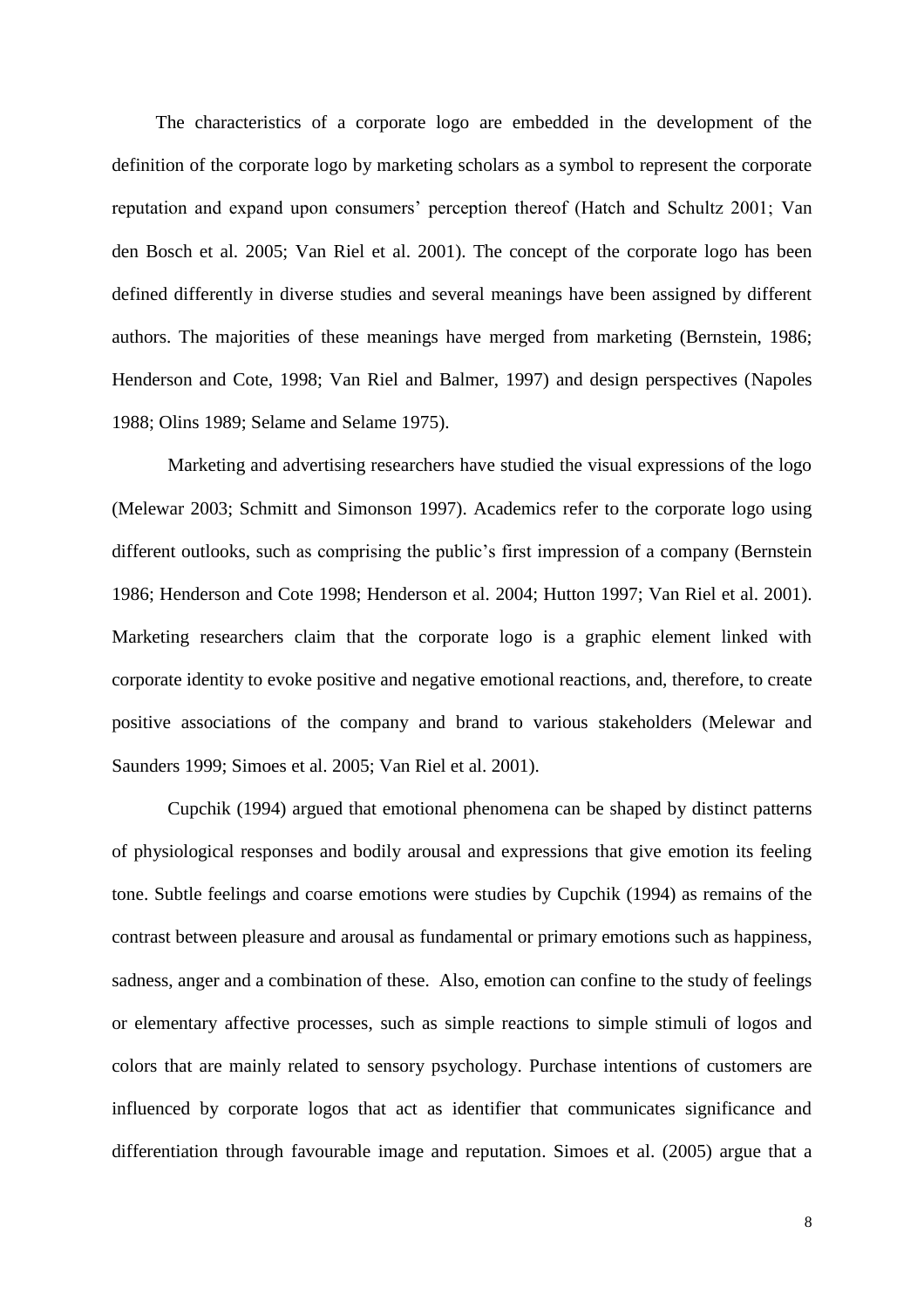firm's identity is expressed through names and logos, typefaces and color schemes. However, Henderson and Cote (1998) assert that marketing literature has no systematic research on the effect of the design on consumer evaluations of logos.

Studies of the marketing perspective concentrate on consumers as primary receivers and argue that the corporate logo is used to lead to favorable company attitudes and directly influences purchase intentions, which can affect a company's financial performance (Bloch 1995; Henderson et al. 2004; Hutton 1997). Furthermore, the corporate logo is used as a key economic advantage to lower customer search costs (Cohen 1991) and help transcend global boundaries and language barriers through aesthetic responses (Bloch 1995; Kohli et al. 2002; Pittard et al. 2007; Schmitt et al. 1995). The design literature refers to the corporate logo as a set of elements (color, typeface, name, and design) that gives prominence to a company's products and services; it also reflects on its ability to enable customers to distinguish and identify a brand or a company (Mollerup 1999). Studies in this area of research regard corporate logo as an essential component that influence consumers' perception (Alessandri 2001; Lewicki 1986). Graphic designers and consultants regard the concept of the corporate logo as the way in which an organization communicates with the public (Balmer 1998).

Similarly, the organization behavior literature emphasizes upon the corporate logo as a clear instrument to express the organization's characteristics (Van Riel et al. 2001). Authors working on corporate logo and visual identity from organization point of view consider the corporate logo to be more than just a visual presentation of the organization and believe it is crucial for communication with users. The corporate logo is exhibited in the image that a company expresses to its audiences as a product differentiator, to create a favorable corporate image (Stuart 1997) and corporate reputation (Kapferer 1992).

The components of a corporate logo's operational definition should describe the dynamics of how people position a company. The organizational studies perspective, which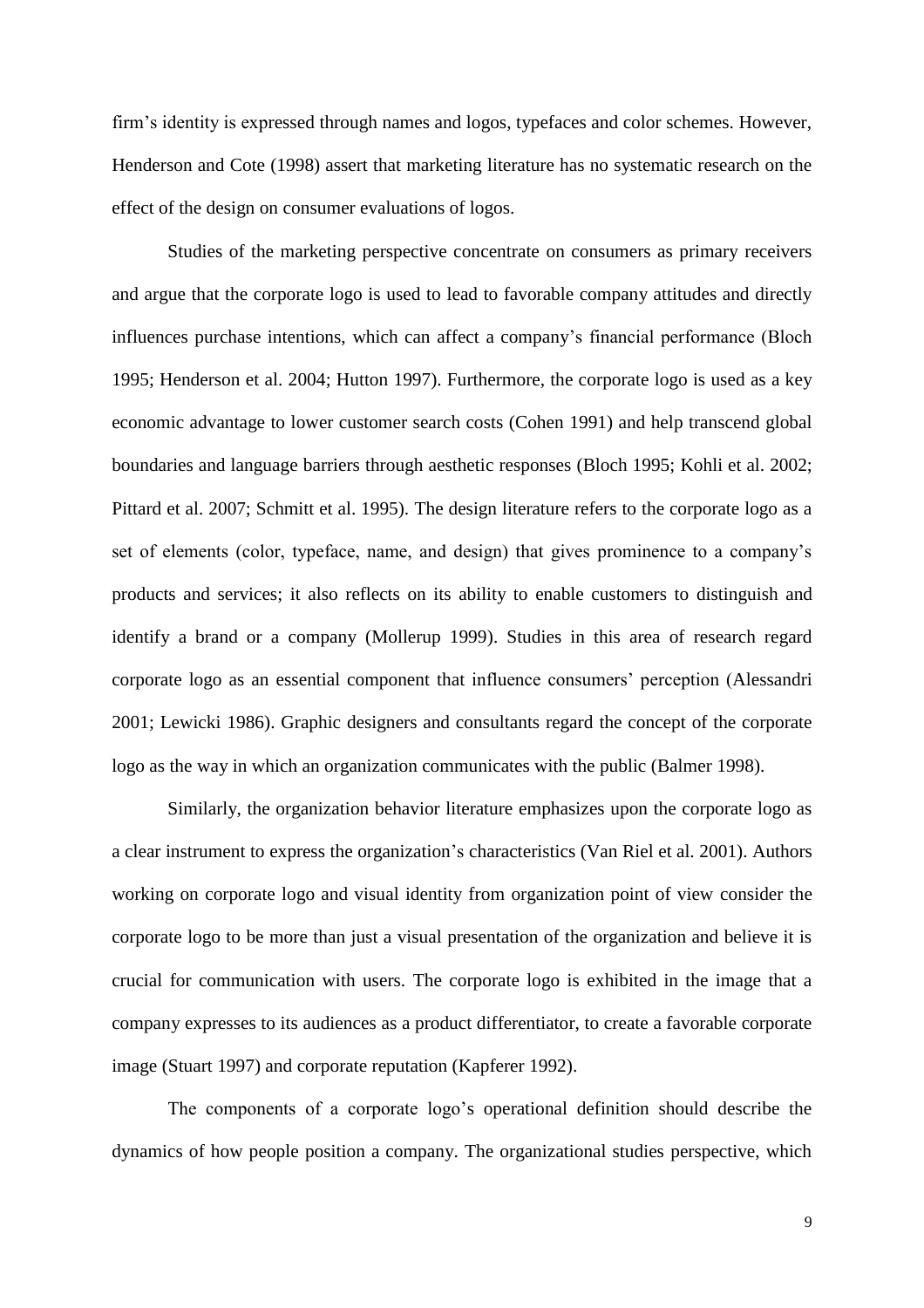is partly grounded in social identity theory (Simoes et al. 2005), provides a useful perspective for understanding how an individual perceives an organization; what others consider an organization to be also influences an individual's overall evaluation of that organization (Hatch and Schultz 1997). In order to attain a favorable image, the corporate logo needs to be managed through a multi-disciplinary approach. Given these definitions, for the purpose of this article, a corporate logo can be defined as the signature of a company with an essential communication distinctiveness that can reflect a company's image (Henderson and Cote 1998; Melewar 2003; Melewar and Saunders 1999; Schmitt and Simonson 1997). Table 1 provides a summary of the definitions of corporate logo.

# **Insert Table 1 Here**

#### **Components of the Corporate Logo**

This section seeks to critically assess the dimensions, which have been considered as part of the corporate logo and to recognize whether the variables that measures these components are dependent, independent, or interconnected. The concept of the corporate logo and its different elements such as color (Baker and Balmer 1997; Gabrielsen et al. 2000;), typeface (Henderson et al. 2004), design (Alessandri 2001) and corporate name (Hatch and Schultz 1997; Melewar 2003; Napoles 1988), previous research was reviewed. Authors have investigated how a favorable corporate image can be built through corporate logo design, needs the engagement of elements, such as, fonts, color, corporate name, and design. Corporate logos are "almost exclusively thought of as visual phenomena, many include company names or product names which, of course, are pronounceable. These basic elements, when translated into a physical effect, help to develop the corporate identity.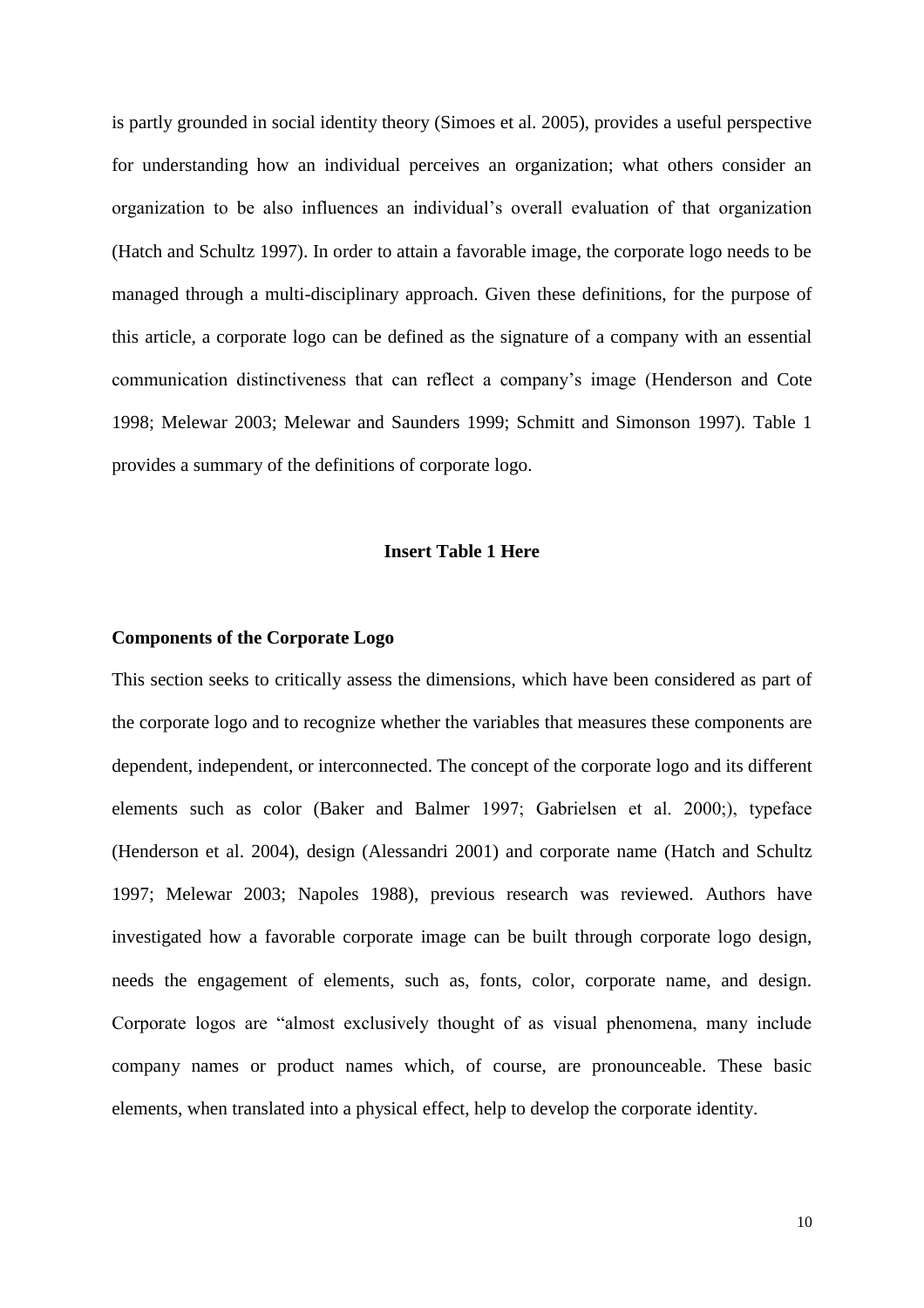*Typeface:* As one of the elements of corporate logo, typeface refers to the visual perceptual property of a company, which is the art, or skill of designing communication (Childers and Jass 2002; Henderson et al. 2004; Hutton 1997; McCarthy and Mothersbaugh 2002; Pan and Schmitt 1996). The typeface is a significant visual tool for accomplishing corporate communication objectives (see Table 2). According to Childers and Jass (2002), the choice of a typeface can manipulate the meaning of that word and help the audience to understand what the organization stands for and to where it is leading. Companies use typefaces as letters to communicate ideas to consumers. The voice used in this communication is the dress or physical appearance of the written words, and typefaces are used to verbalize to the customer on occasions when the spoken word is not feasible (Childers and Jass, 2002).

Solomon (1986) defined typeface as the art of mechanically producing letters, numbers, symbols, and shapes through an understanding of the basic elements, principles, and attributes of design. Studies by authors such as Solomon (1986) explain how a wellchosen typeface supports corporate visual identity system of the company by increasing likelihood of achieving greater visibility. According to marketing researchers like Jenkins (1991) and Kapferer (1992), a typeface plays a key role in distinguishing an organization's visual identity and can become characteristic enough that they can appear on their own without a symbol. For example, typeface of Coca Cola.

The corporate visual identity is expressed through the corporate logo and its unique typeface (Henderson et al. 2004). Marketing researchers like Hutton (1987) and McCarthy and Mothersbaugh (2002) emphasize that a company's typeface is the most important part of the organizational and communication objectives (Henderson et al. 2004). Previous researchers have also discussed the appropriateness of a typeface for different products (Pan and Schmitt 1996; Henderson et al, 2004), and argue that typefaces may influence a company's financial performance (Bloch 1995; Henderson et al. 2004; Hutton 1997).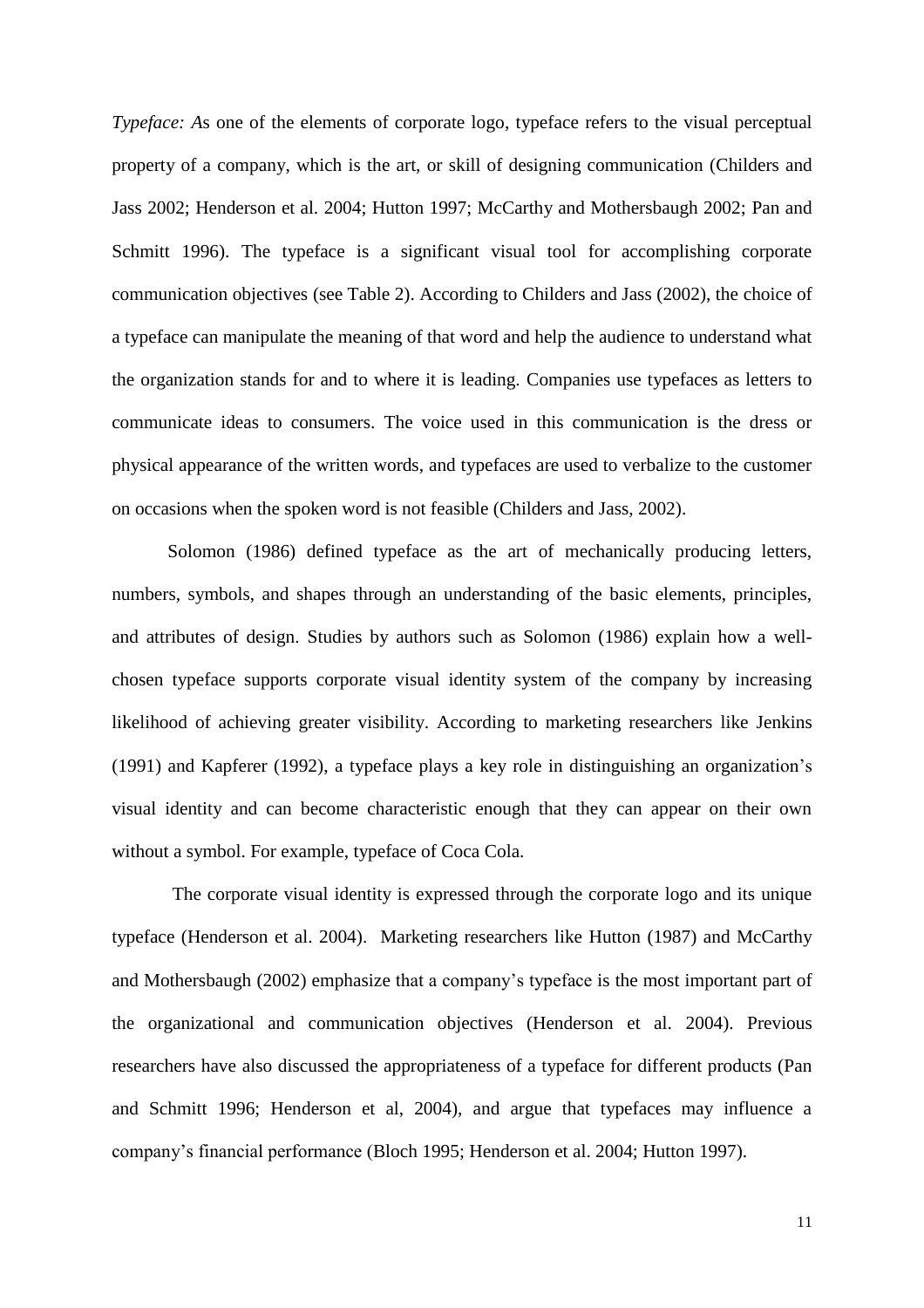#### **Insert Table 2 Here**

*Color:* Color acts as a medium of communication and is an integral element of corporate and marketing communications, which induces emotions and moods, impacts on consumers' perceptions and behavior, and helps organizations position or differentiate themselves from competitors (Aslam 2006). Studies on color state that color reactions could be of native or instinctual origin and of learned or associative origin (Humphrey 1976). This school of thought argues that colors could signal the brain to activate an effective response and could share effective meanings over time. On evaluative scales, there is an important communication between color and product to reinforce the customer's needs. Color can communicate the positioning of the firm and is a major cue for highlighting information to draw attention, which is effective in motivating individuals to react in certain ways. Different cultures have different meanings for different colors and visual appeal to communicate with the audience. Basic colors are intense and vibrant, as seen in traffic signs. However, research on color shows that color can draw different responses from people and is an expressive tool in corporate visual identity and its relationship with natural phenomena. Also, the reaction to color may varies across cultures (Jenkins 1991).

Lichtle (2007) studied the possible interactive effects between color and an individual's mood before viewing the advertisement. Jenkins (1991) states that color is an expressive tool in terms of visual identity and that its effects depend upon two quite distinct considerations: (1) an association with natural phenomena, and (2) an association with received cultural references. Consumer behavior research states that colors, can affect and persuade responses based on both instincts and associations, and can predict consumer behavior (Aslam 2006).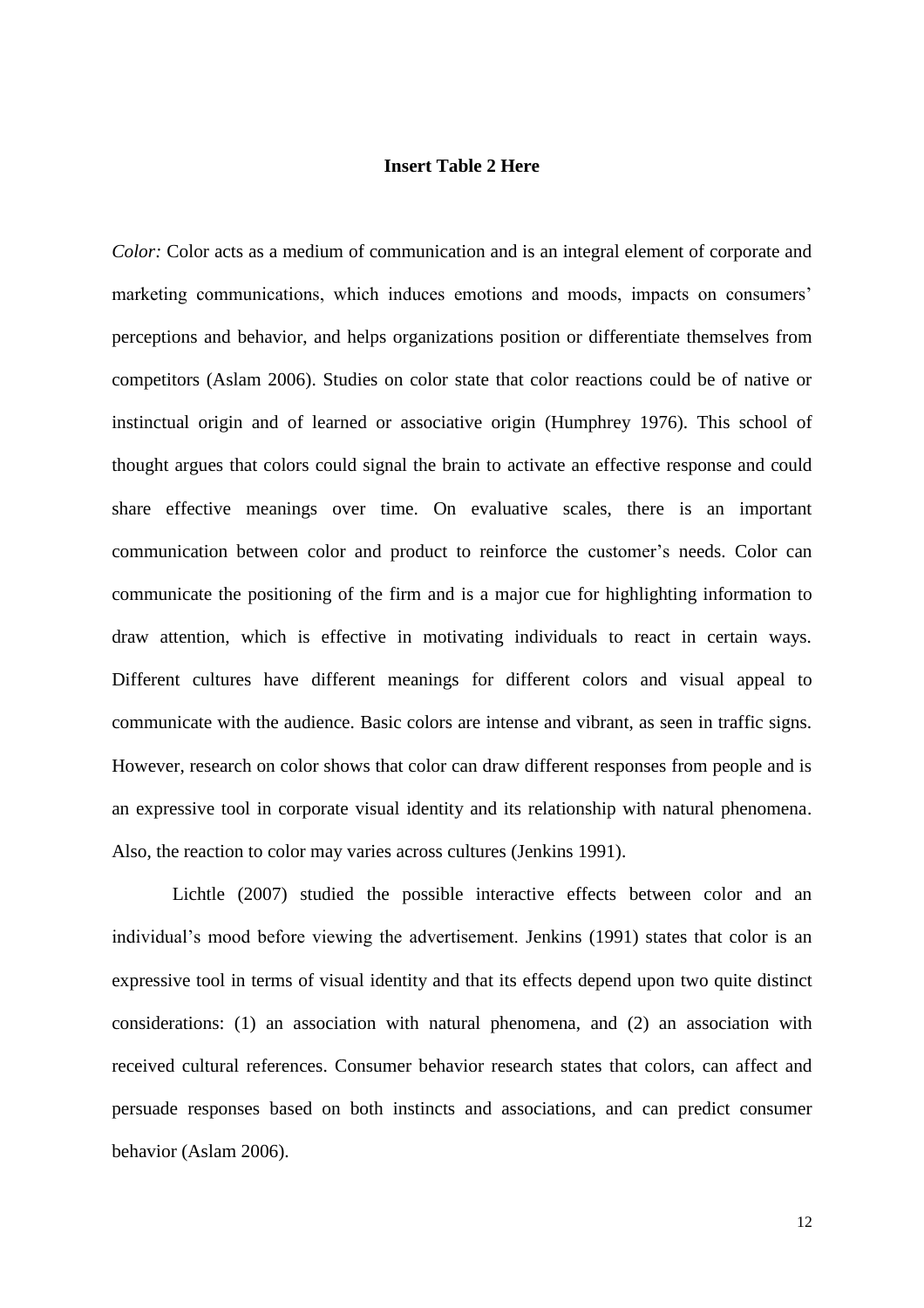Bellizzi and Hite (1992) described use of multiple senses when understanding and reacting to stimuli color. People often like stimuli more as familiarity increases (Baker and Blamer 1997). Colors can draw different responses from people and is an expressive tool in corporate visual identity and its connection with natural phenomena (Jenkins 1991). Gabrielsen et al. (2000) showed that people have an ability to distinguish between design elements, and that of all elements, color yields the strongest results. Color also affects other corporate visual identity elements, for instance, typeface (Henderson et al. 2004).

Companies use appropriate colors to send signals to their audiences and to support a company's image by aiding visual recognition to create a competitive advantage (Balmer and Gray 2000). Color is a vital element of a corporation and has a powerful application in marketing communications and the physical appearance of a brand is communicated through the corporate logo and its color (Schmitt and Pan 1994). It also has an influential effect and provokes reactions based on instincts and associations that can sustain corporate identities and customer perceptions (Madden et al. 2000). Color is an instrument that can attract consumers' attention towards the corporate logo. In addition, the choice of colors should be related to the aesthetic sense of the customer's culture rather than the marketer's culture. Use of color requires an understanding of hue (blue, red, etc.) and value (light to dark) that creates legibility and contrast (Gabrielsen et al. 2000). Shepard and Cooper (1992) divided visual abilities into acuity, motility, brain functions, visual fields, and light and color reception (See table 3).

#### **Insert Table 3 Here**

*Design:* Design is a creative process that conveys a message (Cohen 1991). A company's logo design is becoming more and more important as a means of differentiation to distinguish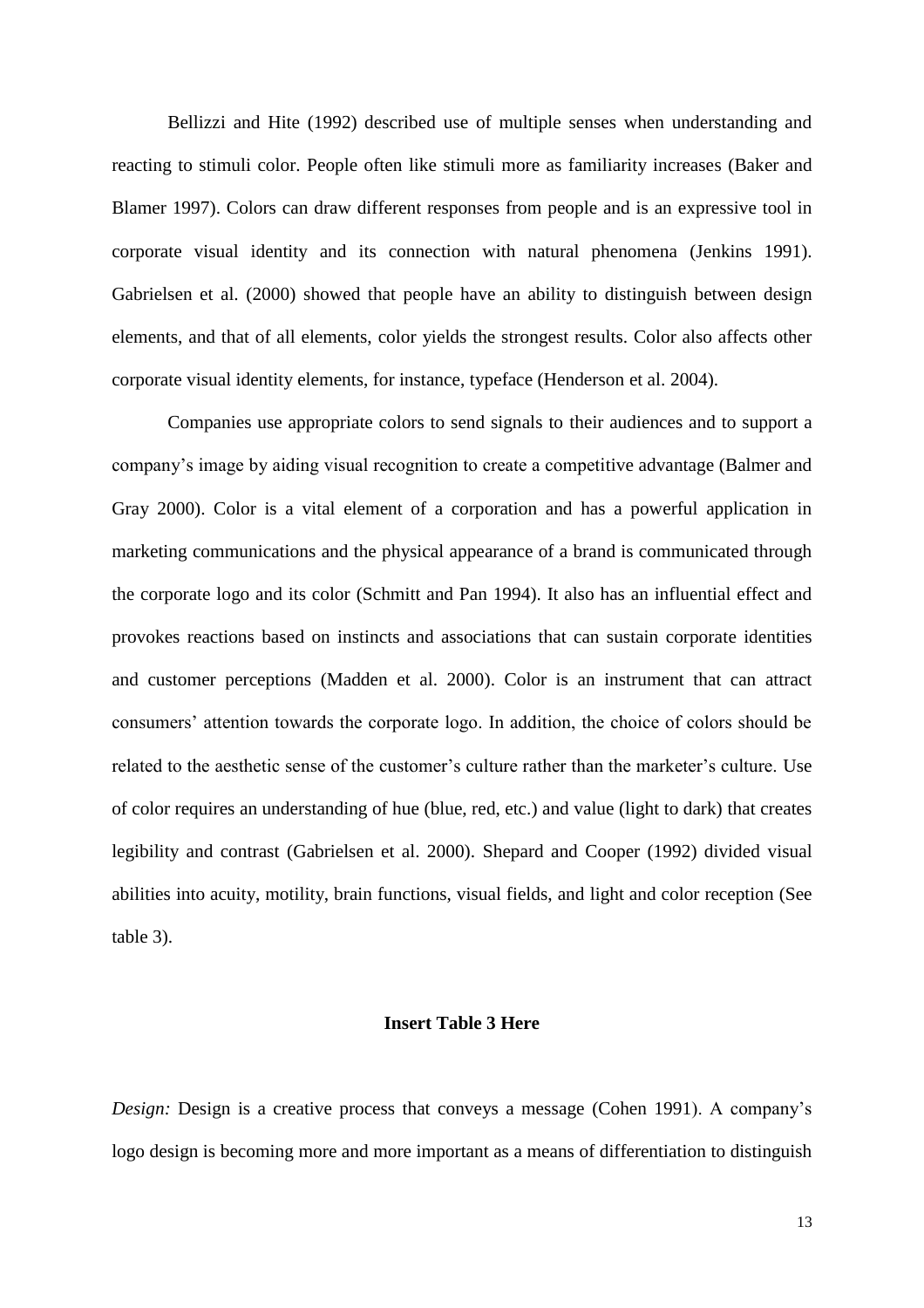companies from their competitors. Selection of a design for logo is a challenge for an organization and a well-designed corporate logo allows for easy recognition and quick association (Henderson and Cote 1998). The design of a corporate logo has the potential to express formal characteristics (Van Riel et al. 2001) in which these characteristics, developed by Henderson and Cote (1998), are dependent upon the firm's objective. Henderson and Cote (1998) explained that selecting and modifying corporate logos assist firms to evoke the desired responses from their target customers. Design characteristics of logo affect reactions of customers towards logos (Henderson and Cote 1998). Various authors state that the design can influence consumers' degree of recognition, clear meaning, subject familiarity, and effect (Cohen 1991; Henderson and Cote 1998). Bloch (1995) reflected on corporate logo perception as an aesthetic response which creates an essential component of stimulus that can draw the attention and emotional reaction of consumers (Bloch 1995; Veryzer 1993).

The response to corporate logo design is related to non-conscious processing including the formation of an individual's sensitivity to stimuli (Lewicki 1986; Seaman et al. 1983; Veryzer 1999) and implicit exposure effects (Veryzer 1993, 1999). Veryzer (1999) applied theory of aesthetic response and defined aesthetics as the sensitive selection or appreciation of formal, expressive, or symbolic qualities of the environment or product, which can provide non-instrumental benefits that affect the satisfaction or pleasure of consumers. Lewicki (1986) studied the role of non-conscious algorithms in the observation of a range of design aspects.

In addition, developing a corporate logo as an important element of the corporate visual identity raises issues, such as strategic choices and corporate identity (Baker and Balmer 1997; Van den Bosch et al. 2006). A corporate logo aims to increase organizational visibility in order to communicate corporate strategy (Van Riel and Balmer 1997). When the strategy is known, the company's logo tries to engrave it in the memory and the company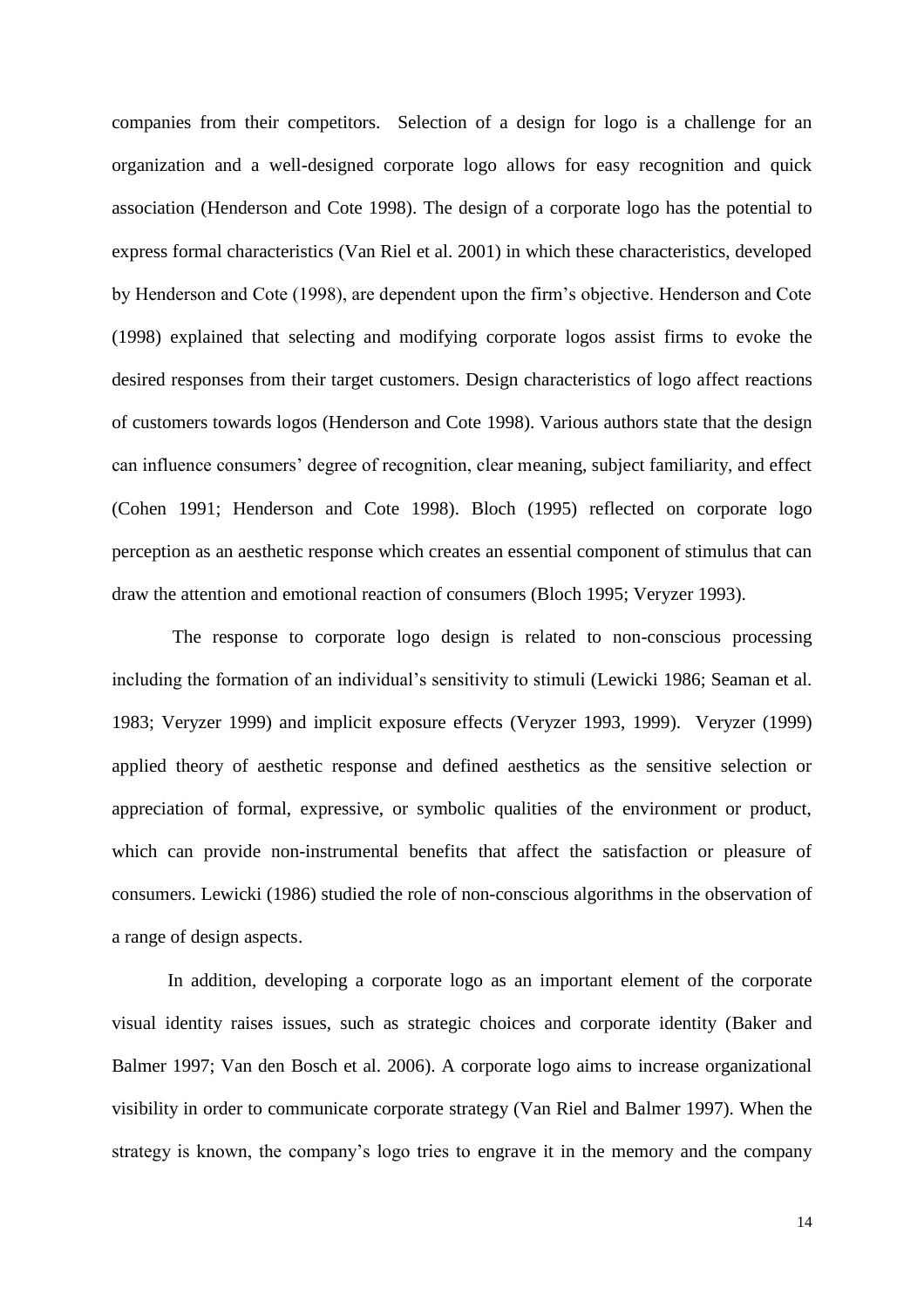becomes distinctive in the minds of the consumers and public. The connection between elements of an organization and the design of a company's logo has significant communicative value. For this reason, a well-designed logo reflects the "big picture, and ensures consistency over time and between the various elements" (Kohli et al. 2002, 62).

In addition, mergers, acquisitions, restructuring, changing geographical emphasis, marketplaces and take-overs may lead to a new corporate logo (Rosson and Brooks 2004). Companies change their corporate logo, because of strategy change (Olins 1978; Van Riel and Van Hasselt 2002), and corporate identity change (Van den Bosch et al. 2006). Organizations modify their logo to construct a new positive image (Henderson and Cote 1998; Napoles 1988; Stuart and Muzellec 2004) and to modernize the corporate visual identity (Van den Bosch et al. 2006). A summary of design definitions can be seen in Table 4.

#### **Insert Table 4 Here**

*Name:* Corporate name is the most pervasive element in corporate and brand communications that identifies a company and increases the speed of recognition (Schechter 1993; Henderson and Cote 1998; Kohli et al. 2002). It may be easy to assume that a corporate logo identifies its company or product by reading its corporate name. Marketing and design researchers (e.g. Hatch and Schultz 1997; Melewar, 2003; Napoles 1988; Siegel 1989) have devoted more attention to the name of the company as a component of the logo. Psychologists, economists and sociologists have paid attention to names by researching symbolism to develop theories on the power of logos and names to evoke attention and demonstrate desired responses (Koku 1997). Moreover, scholars and researchers have also shown their interest and focused on the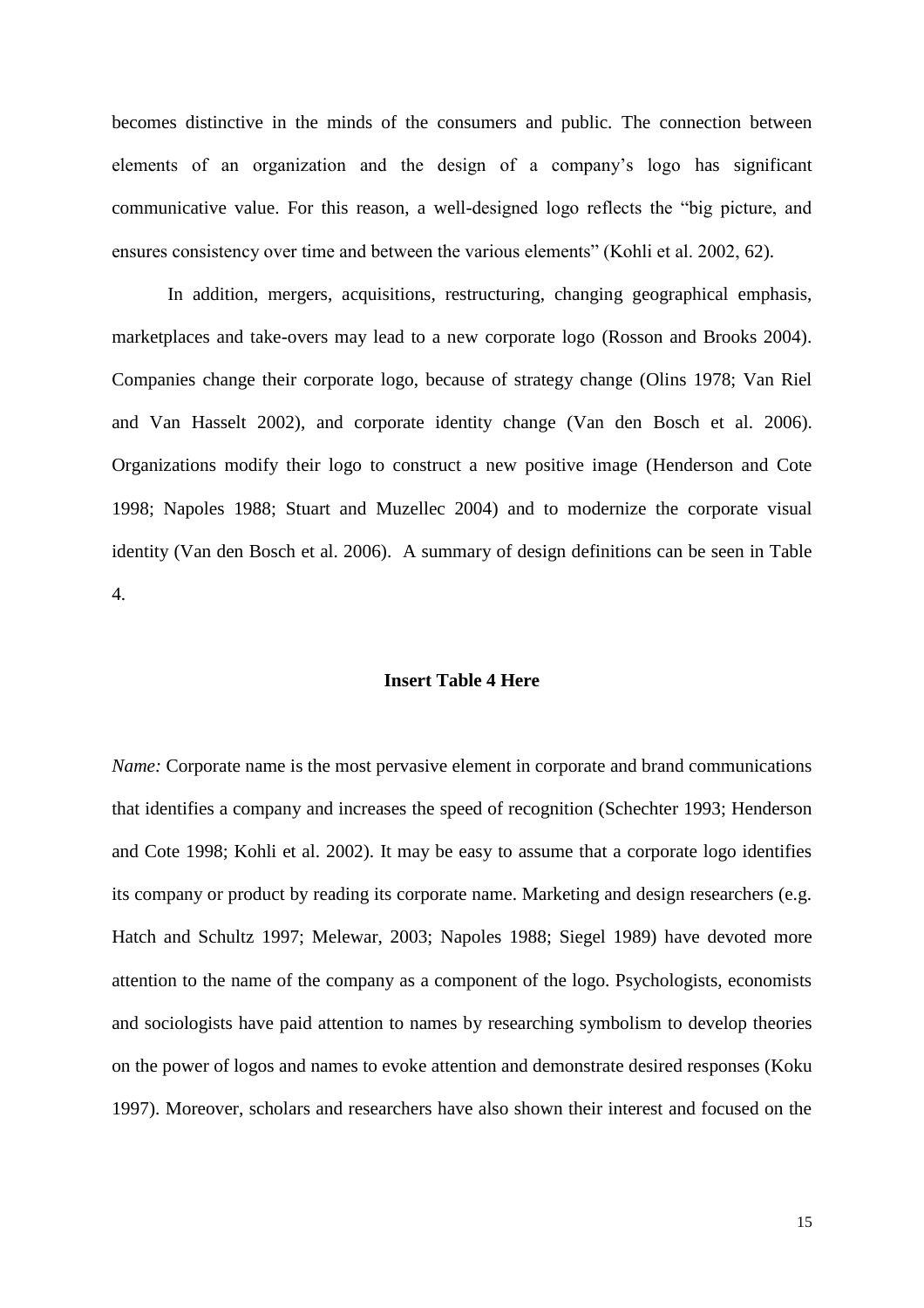implications of a corporate name or change in name. Bernstein (1986) states that the corporate name is inextricably linked to the company's promised and expected attributes.

Researchers have found that corporate visual identity strongly indicates the corporate name (Bernstein 1986; Melewar and Saunders 1998), and, for this reason, employees should be aware of a company's logo and its meanings (Simoes et al. 2005). The corporate name is a context within which an interpretation of corporate identity can form and influence the corporate image through cultural artefacts (Hatch and Schultz 1997). Managers play a significant role in the development of the organization with physical artefacts, increasingly becoming part of the vocabulary of management thinking that exists at a visible level of the organization (Abratt 1989).

Moreover, it can help to shape the consumer's expectations, and, in turn, influences the corporate image (Gray and Balmer 1998). According to the researchers (Baker and Balmer 1997), for many people corporate identity is synonymous with the corporate logo and company name. Childers and Houston (1984) acknowledge the main characteristics of brand symbols that may affect brand name awareness. The name could express a distinct message and quality of the organization to consumers and is the foundation of distinction for an organization. Peterson and Ross (1972) pointed out that corporate names are a means of communication between corporations and consumers, and, therefore, are objects of communication. Changes of corporate names should clearly communicate the steps that the company has taken to improve their quality and performance to the public and how the new company is different from the old.

A logo has multiple communication objectives and has an impact on name awareness (MacInnis et al. 1999). The corporate name is the most identifiable element of the corporate identity (Lippincott and Margulies 1988). It is vital in building up a firm's acceptance and global recognition (Smith 1990), helping to shape the consumer's expectations when creating

16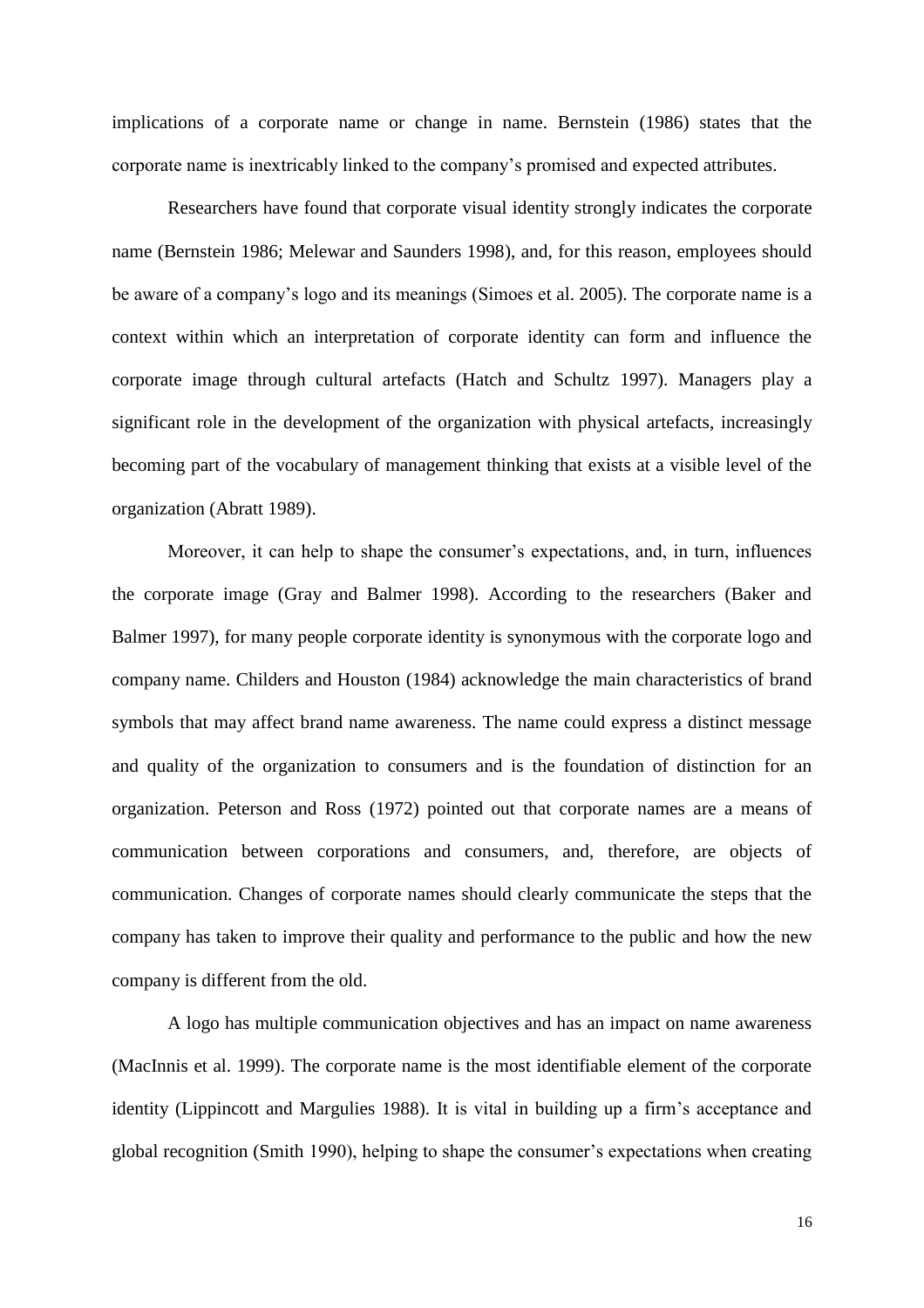a corporate image (Gray and Balmer 1998). However, according to Baker and Balmer (1997), for many people corporate identity is synonymous with a corporate logo and the company name.

Meaningful names that are represented visually are easier to remember (Childers and Houston 1984). Words and graphics convey clearer visual statements. A name could express a distinct message and the quality of the organization to consumers and is the basis for distinguishing between one organization and another. Peterson and Ross (1972) pointed out that corporate names communicate between corporations and consumers, and name changes become objects of communication.

Klink (2003) examined the connection between a brand name and its mark and found that when the brand mark design is consistent with the brand name design, it can communicate and improve the planned brand meaning. According to Mollerup (1999), a proper name (say Mercedes) can be classified as a symbol and does not tell whether a person with that name is the founder, the owner, a relative or something else (112). Descriptive names explain what the business is about (Mollerup 1999, 113). Metaphoric names reveal the nature of the industry indirectly and refer to its object through a shared quality (Mollerup 1999, 114). A found name is an already known word, which has no natural relation to the company, or the product it stands for (Mollerup 1999, 115). Artificial names are completely new words coined for the company or product they represent (Mollerup 1999, 116). Abbreviated names are used when a company name is too long, such as ABC or BBC (Mollerup 1999, 117). A company's or band's name can be established or determined by the phonetic content of an abbreviation of the original name (Mollerup 1999).

The five name categorizations by Kohli and Thakor (1997) are "generic (soap for soap), descriptive (Laser jet for printers), suggestive (Eveready for batteries), arbitrary (Camel for cigarettes) and coined (Exxon for gas)". Suggestive and descriptive names create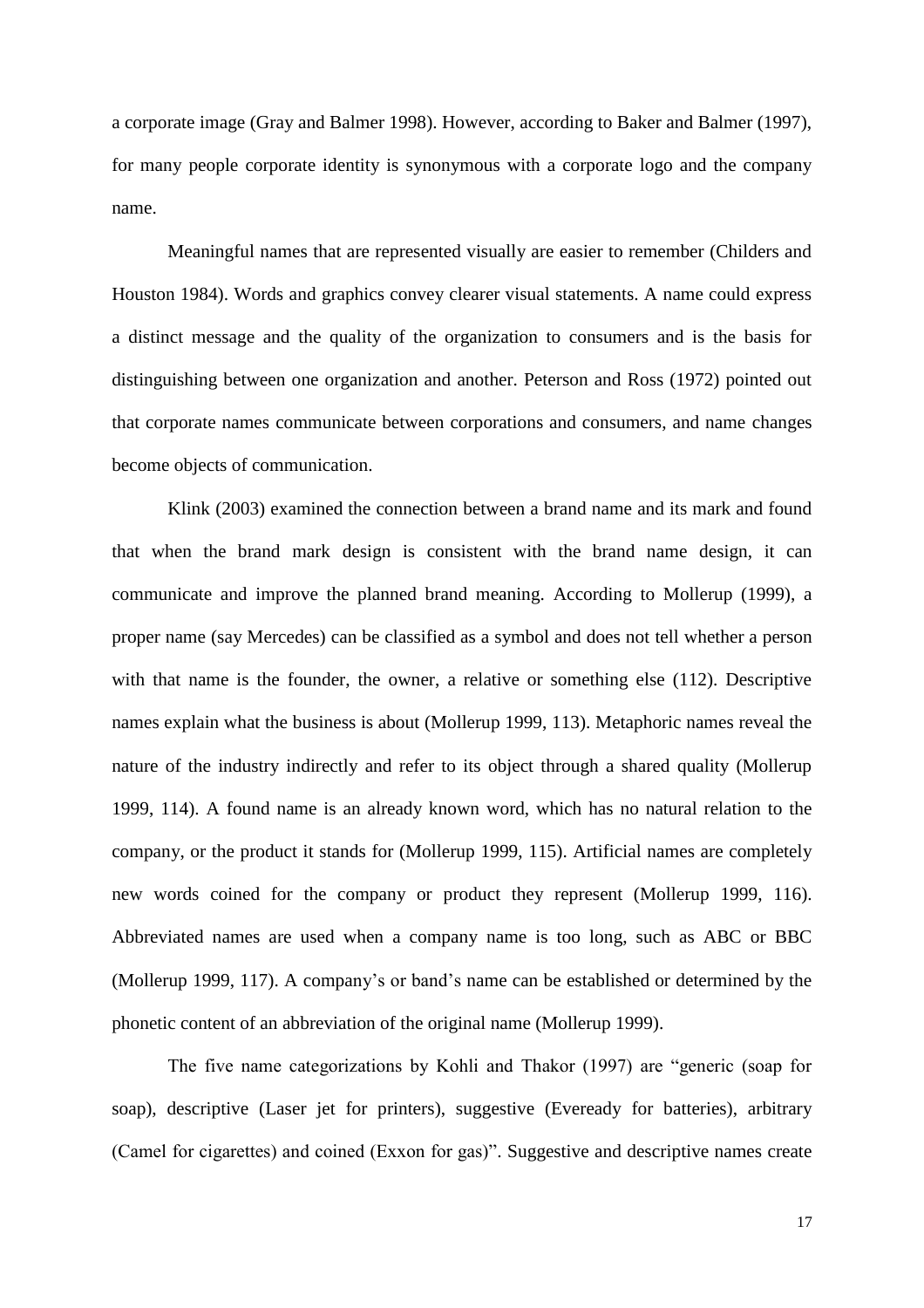an immediate image; they need less advertising than arbitrary and coined names (Kohli and Thakor 1997). However, arbitrary and suggestive names have more benefits, because they are not tied to an organization or specific product and therefore can be transferred to other products more easily (Kohli and Thakor 1997). O'Shaughnessy and O'Shaughnessy (2000) assert that a name has a characteristic for innovative products. Selecting names must help to inspire belief in the stability of the firm (Selame and Selame 1975), represent the organization's field of action and play a central role in the brand hierarchy. Therefore, use of a company's name assists products in the early days and the association of organization and brand name increases the general value later on. The use of a business name in the brand could help to increase the customer's perception of the brand and a preference for it.

Firms want their logos to be synonymous with their names and creating a logo serves as shorthand for the company that can grasp peoples' interest. A company name should be internationally understandable, unique, easy to recognize and associated with a logo. Most companies start adopting English names to improve quality perception and create a global image (Henderson et al. 2004). Name is one important factor in advertising, when consumers know little about the company or product. If the company does business with foreign consumers, the corporate name should function internationally to gain the opportunities that a name can provide. Language can affect corporate names and the majority of international companies are concerned about the language they use for their company name (Melewar and Saunders 1999). Language is the primary manifestation of culture. The careless selection of a name can lead to disaster in the target audience, and, hence, names should be selected with care (Melewar and Saunders 1999). Table 5 provides a summary of the definitions of corporate name used by scholars.

# **Insert Table 5 Here**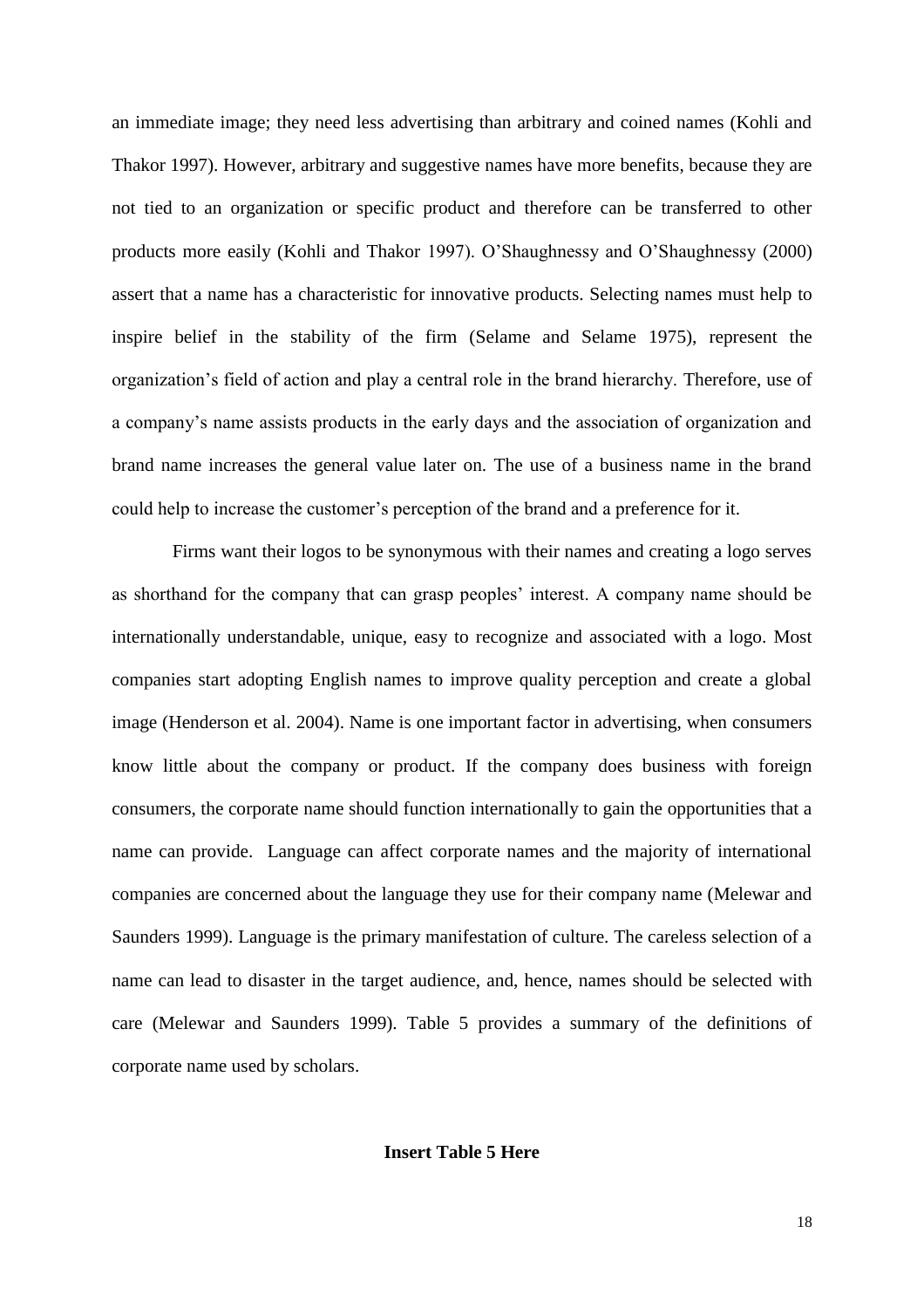#### **Conclusion**

Since 1760, organizations have employed a logo as a company's visual expression to enhance recognizability and distinguish its organizations and products from its competitors. In addition, for the last 70 years or more, practitioners and marketing scholars have realized the critical significance of a corporate logo. However, an assessment of various studies dealing with the corporate logo has signified not only the lack of a single definition of the concept, but also the different importance of the main components, which are viewed as determinants of the concept of the corporate logo.

Our emphasis has been on four dimensions of corporate logo – typeface, design, color, and corporate name – which are all interrelated and intertwined. The review of the related literature exposed that corporate logo is conceptualized as a multi-dimensional construct with multiple components. Classification of the four dimensions of the corporate logo has been acknowledged as the most challenging task in this field. This article suggests three rationales for this complexity. First, as revealed above, the development of a multidisciplinary approach to the classification of corporate logo means that there are different fields that could be used as reference, namely, graphic design, integrated-communication, organizational studies, marketing (Balmer, 1995, 1998, 2001; Simoes et al. 2005; Van Riel and Balmer 1997). Secondly, there is an inter-relationship between the corporate logo and the dimensions of the corporate logo. Thirdly, the notion of a corporate logo is grounded in various subject domains. For a long time, the corporate logo (as a root of corporate visual identity) was used interchangeably with corporate image and corporate identity (e.g. Bernstein 1986; Olins 1978, 1989; Schmitt and Simonson 1997; Selame and Selame 1975; Van Riel and Balmer 1997), which resulted in some degree of confusion of the terms. However, the current literature proposes that noteworthy efforts are being made to remedy this confusion. In addition, this article contributes to the literature by extending the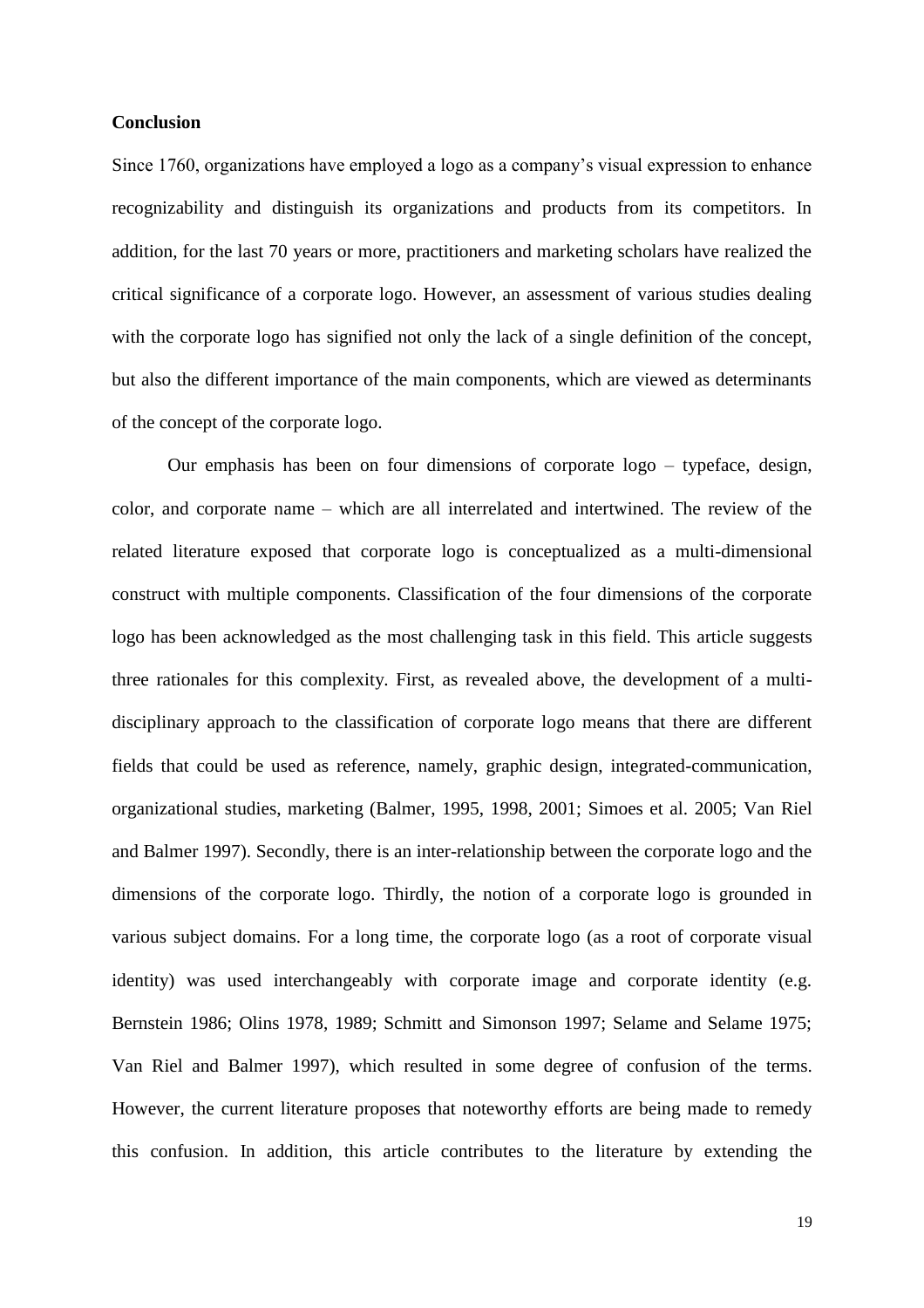knowledge on logos, corporate visual identity, corporate identity, design, corporate name, typeface and color.

#### **Recommendation**

Managers make efforts to create a favorable corporate logo, which communicates the corporate identity in a reliable manner to the market. Managers should place more emphasis on the corporate logo as a complex phenomenon since it is the signature of a company that is determined by multiple factors including corporate name, design, color and typeface to influence a company's corporate image and corporate reputation. Even though corporate logo and corporate logo management are distinct concepts, they are important for further exploration and explain the determination of which sub-constructs have most influence on the minds of consumers, and, accordingly, determine the areas on which to concentrate.

The corporate logo is a way of communicating to consumers, independently of verbal information. If company's corporate logo is considers desirable, companies could articulate and communicate the company's identity clearly, coherently, consistency and in a persuasive manner. Marketers must communicate clearly, through the corporate logo dimensions that their consumers are likely to perceive as distinctive, prestigious, as well as to address discrepancies in a prompt and persuasive manner. Furthermore, this research offers managerial contributions for decision-makers and graphic designers who wish to understand the whole situation of the relationship between a favorable corporate logo and the factors in its antecedents (i.e. corporate name, typeface, design, and color) from the consumer's perspective and its effect on a favorable corporate image and favorable corporate reputation. Managers should select typefaces that support strategically valued impressions. The corporate name should be acceptable internationally and free of embarrassing meanings in major foreign languages. When companies become international firms, the image they acquire as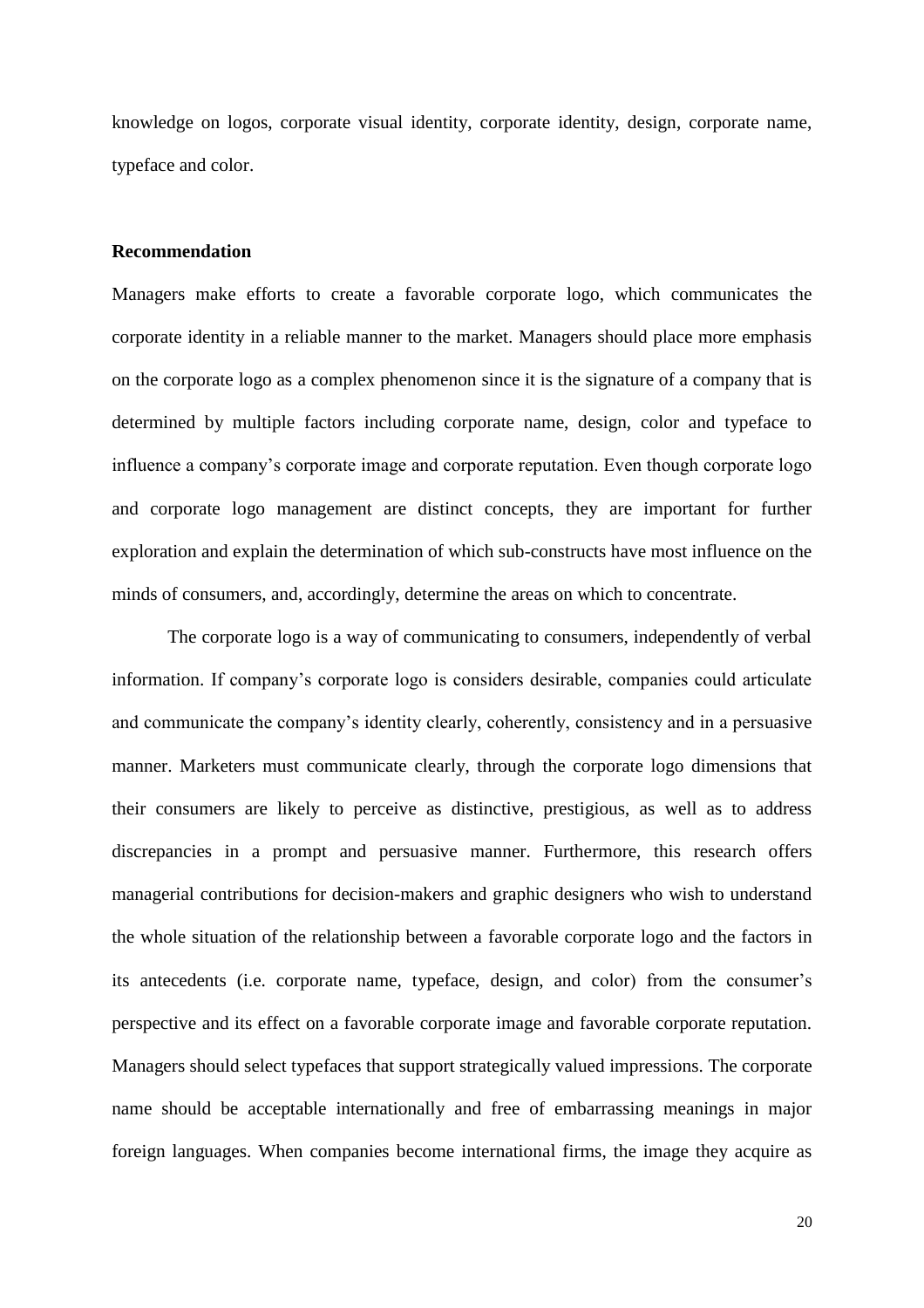national producers often becomes inappropriate (Melewar and Saunders 1998, 291). Hence, global companies should manage their corporate identity carefully on an international basis.

The creation of a favorable corporate logo is very costly and challenging for an organization; hence, managers make every effort to create one that is favorable, and reliably communicates the corporate identity to the market Thus, the improvement of a complex corporate logo model whose elements can be tested empirically would significantly benefit decision-makers; they play a significant role in the development of an organization through physical artefacts. In addition, the corporate logo as the main element of corporate visual identity evokes an emotional response in the minds of consumers. Thus, it is fruitful for a company's designers and managers to note the importance of the emotional aspect of the corporate logo as a key element of corporate identity rather than simply focusing on what is fashionable and modern. Corporate logo is that corporate name should clearly communicate the steps that a company has taken to improve its quality and performance to the public and indicate that the new company is different from the old.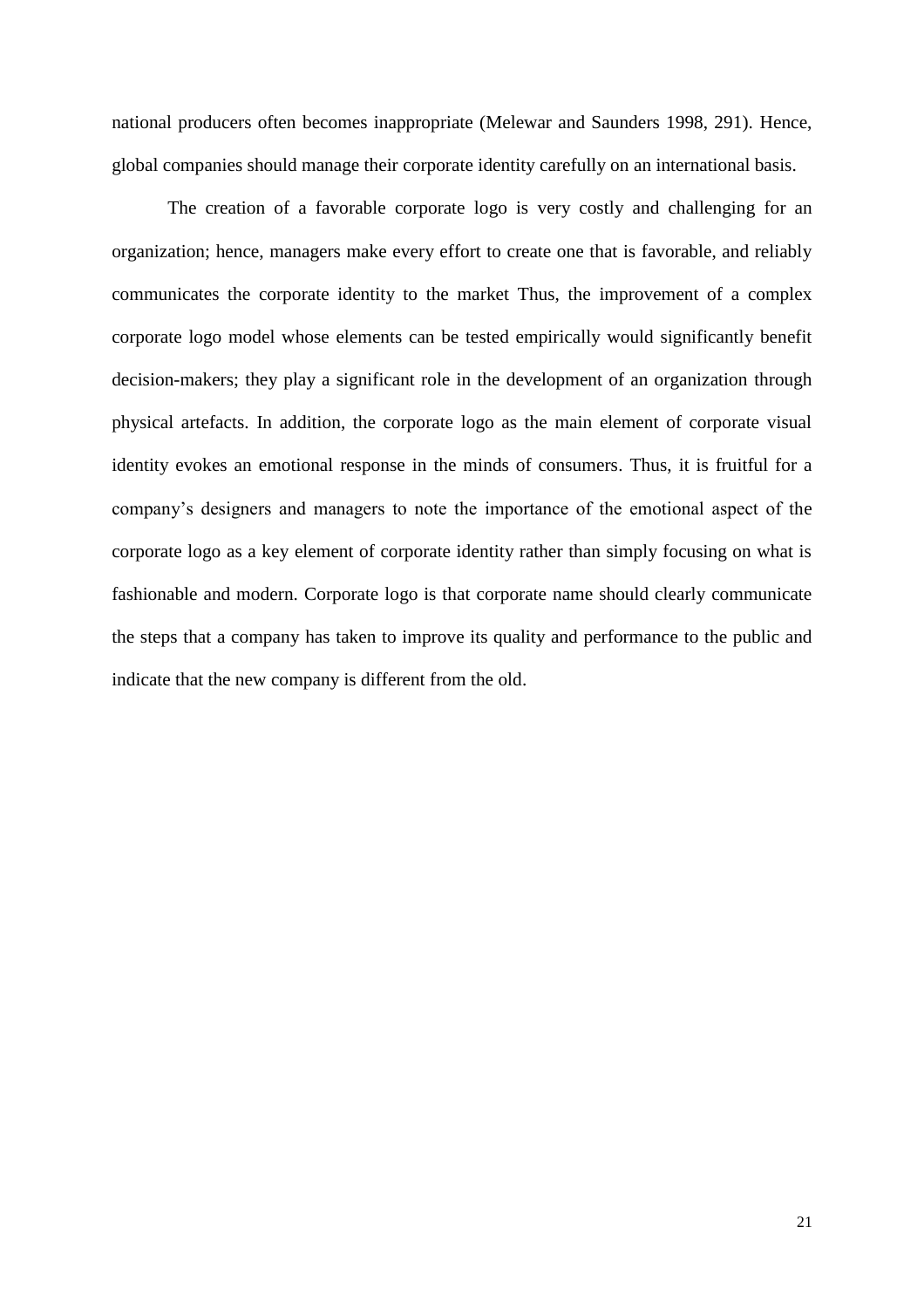#### **References**

- Abratt, R. 1989. "A New Approach to the Corporate Image Management Process." *Journal of Marketing Management* 5(1): 63-76.
- Alessandri, S. W. 2001. "Modelling Corporate Identity: A Concept Explication and Theoretical explanation." *Corporate Communications: An International Journal* 6(4): 173-182.
- Anderson, S. 2000. *Peter Behrens and a New Architecture for the Twentieth Century*. London: The MIT Press.
- Aslam, M. 2006. "Are You Selling the Right Color? A Cross-cultural Review of Color as a Marketing Cue." *Journal of Marketing Communications* 12(1): 15-30.
- Baker, M. J., and J. M. T. Balmer. 1997. "Visual Identity: Trappings or Substance?" *European Journal of Marketing* 31(5): 366-382.
- Balmer, J. M. T. 2001. "Corporate Identity, Corporate Branding and Corporate Marketing Seeing Through the Fog." *European Journal of Marketing* 35(3/4): 248-291.
- Balmer, J. M. T. 2009. "Corporate Marketing: Apocalypse, Advent and Epiphany." *Management Decision* 47(4): 544-572.
- Balmer, J. M. T., and E.R. Gray. 2000. "Corporate Identity and Corporate communications: Creating a Competitive Advantage." *Corporate Communications: An International Journal* 4(4): 171-177.
- Bellizzi, J. A. and R.E. Hite. 1992. "Environment Color, Consumer Feelings, and Purchase Likelihood." *Psychology and Marketing* 9(5): 347-363.
- Bernstein, D. 1986. *Company Image and Reality: A Critique of Corporate Communications*. London: Cassell Educational Ltd.
- Bloch, P. H. 1995. "Seeking the Ideal Form: Product Design and Consumer Response." *Journal of Marketing* 59(3): 16-29.
- Capitman, B. B. 1976. *American Trademark Designs: A Survey of Seven Hundred and Thirty Two Marks Logos and Corporate Identity Symbols.* New York: Peter Smith Pub Inc.
- Childers, T. L., and J. Jass. 2002. "All Dressed Up with Something to Say: Effects of Typeface Semantic Associations on Brand Perception and Consumer Memory." *Journal of Consumer Psychology* 12(2): 93-106.
- Childers, T. L., and M.J. Houston. 1984. "Conditions for a Picture-superiority Effect on Consumer Memory." *Journal of Consumer Research* 11(2): 643-654.
- Churchill, G. A. 1979. "A Paradigm for Developing Better Measures of Marketing Constructs." *Journal of Marketing Research* 16(1): 64-74.
- Cohen, D. 1991. "Trademark Strategy Revisited." *Journal of Marketing* 55(3): 46-59.
- Cupchik, G. C. 1994. "Emotion in Aesthetics: Reactive and reflective models." *Poetics* 23(1/2): 177-188.
- Fiell, C., and P. Fiell. 2003. *Graphic Design for the 21st Century.* Los Angeles: Taschen.
- Gabrielsen, G., T. Kristensen, and F. Hansen. 2000. "Corporate Design: A Tool for Testing." *Corporate Communications: An International Journal* 5(2): 113-118.
- Gray, E. R., and J.M.T. Balmer. 1998. "Managing Corporate Image and Corporate Reputation." *Long Range Planning* 31(5): 695-702.
- Hatch, M. J., and M. Schultz. 2001. "Are the Strategic Stars Aligned for your Corporate Brand?" *Harvard Business Review* 69(2): 128-134.
- Henderson, P. W., and J. A. Cote. 1998. "Guidelines for Selecting or Modifying Logos." *Journal of Marketing* 62(2): 14-30.
- Henderson, P. W., J. Giese, and J.A. Cote. 2004. "Impression Management Using Typeface Design." *Journal of Marketing* 68(4): 60-83.
- Hutton, J. 1997. "The Influence of Brand and Corporate Identity on Consumer Behavior: A Conceptual Framework." *Journal of Brand Management* 5(November): 428-439.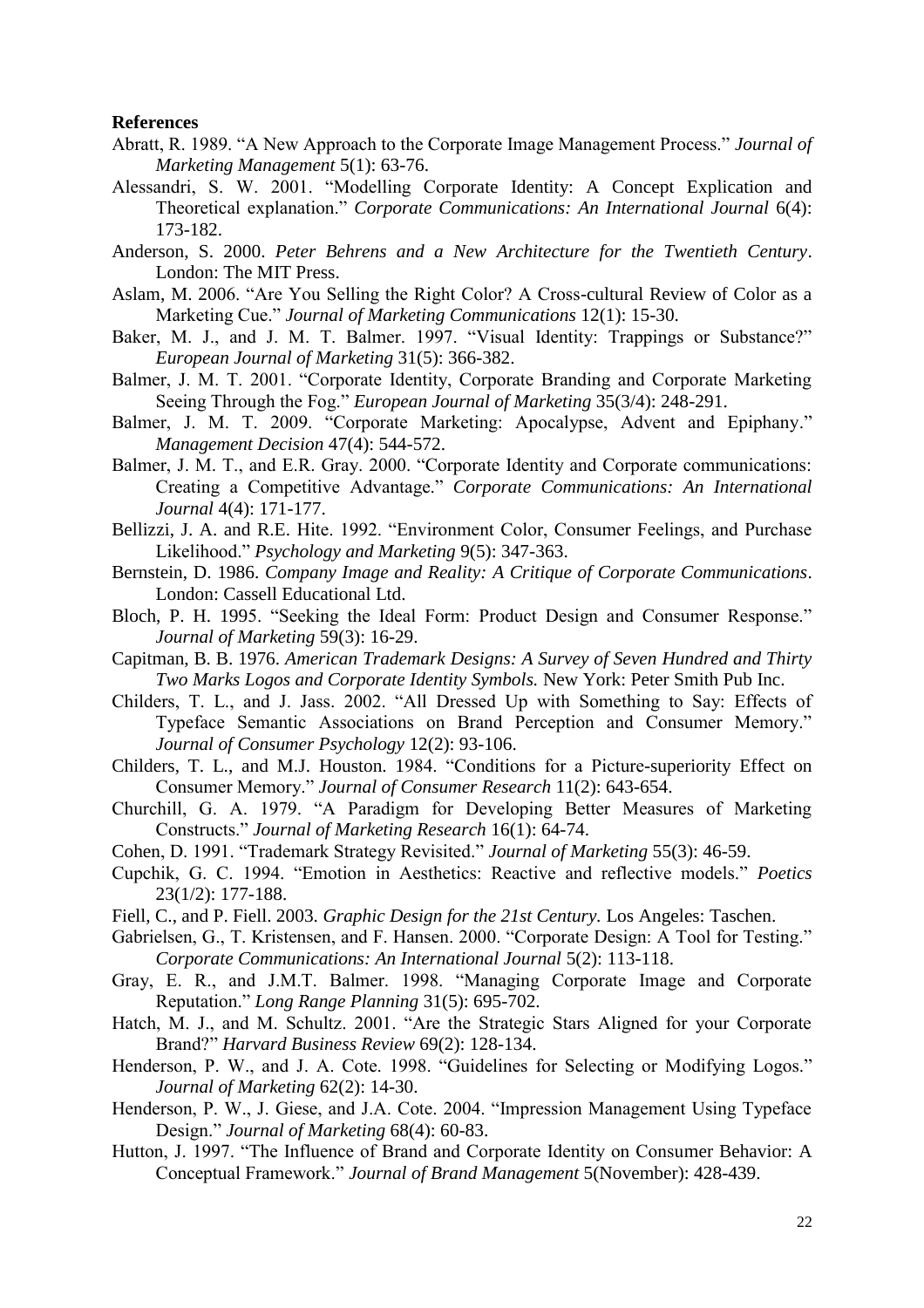- Hynes, N. 2009. "Color and Meaning in Corporate Logos: An Empirical Study." J*ournal of Brand Management* 16(8): 545-555.
- Jenkins, N. 1991. *The Business of Image: Visualizing the Corporate Message*. London: Kogan Page.
- Kapferer, J. N. 1992. *Strategic Brand Management.* London: Kogan Page.
- Kay, M. J. 2006. "Strong Brands and Corporate Brands." *European Journal of Marketing*  40(7/8): 742-760.
- Klink, R. R. 2003. "Creating Meaningful New Brand Names: The Relationship between Brand Name and Brand Mark." *Marketing Letters* 14(3): 143-157.
- Kohli, C., and M. Thakor. 1997. "Branding Consumer Goods: Insights from Theory and Practice." *Journal of Consumer Marketing* 14(3): 206-219.
- Kohli, C., R. Suri, and M. Thakor. 2002. "Creating Effective Logos: Insights from Theory and Practice." *Business Horizons* 45(3): 58-64.
- Koku, P. S. 1997. "Corporate Name Change Signaling in the Services Industry" *Journal of Services Marketing* 11(6): 392-408.
- Lewicki, P. 1986. "Processing Information about Co-variations that Can Not be Articulated." *Journal of Experimental Psychology: Learning, Memory and Cognition* 12(1): 135- 146.
- Lichtle, M. C. 2007. "The Effect of an Advertisement's Color on Emotions Evoked by an Ad and Attitude towards the Ad: The Moderating Role of the Optimal Stimulation Level." *International Journal of Advertising* 26(1): 37-62.
- Lippincott, A., and W. Margulies. 1988. *America's Global Identity Crisis 2: Japan and Europe Move Ahead.* New York: Lippincott and Margulies Inc.
- MacInnis, D. J., S. Shapiro and, G. Mani. 1999. "Enhancing Brand Awareness through Brand Symbols." *Advances in Consumer Research* 26(1): 601-608.
- Madden, T. J., K. Hewett, and M.S. Roth. 2000. "Managing Images in Different Cultures: A Cross-national Study of Color Meanings and Preferences." *Journal of International Marketing* 8(4): 90-107.
- McCarthy, M. S., and D.L. Mothersbaugh. 2002. "Effects of Typographic Factors in Advertising-Based Persuasion: A General Model and Initial Empirical Tests." *Psychology and Marketing* 19(7/8): 663-91.
- Meggs, P. B., and A. Purvis. 2006. *Megg's History of graphic design*. New Jersey: John Wiley and Sons.
- Melewar, T. C. 2003. "Determinants of the Corporate Identity Construct: A Review of Literature." *Journal of Marketing Communications* 9(3): 195-220.
- Melewar, T. C., and E. Karaosmanoglu. 2006. "Seven Dimensions of Corporate Identity: A Categorization from the Practitioners' Perspectives." *European Journal of Marketing* 40(7/8): 846-869.
- Melewar, T. C., and J. Saunders. 1998. "Global Corporate Visual Identity Systems: Standardization, Control and Benefits." *International Marketing Review* 15(4): 291- 308.
- Melewar, T. C., and J. Saunders. 1999. "International Corporate Visual Identity: Standardization or Localization?" *Journal of International Business Studies* 30(3): 583- 98.
- Melewar, T. C., and J. Saunders. 2000. "Global Corporate Visual Identity Systems: Using an Extended Marketing Mix." *European Journal of Marketing* 34(5): 538-50.
- Melewar, T. C., and S. Akel. 2005. "Corporate Identity in the Higher Education Sector: A Case Study." *Corporate Communications: An International Journal* 10(1): 41-27.
- Melewar, T. C., E. Karaosmanoglu, and D. Patterson. (2005) "Corporate Identity: Concept, Components and Contribution." *Journal of General Management* 31(1): 59-82.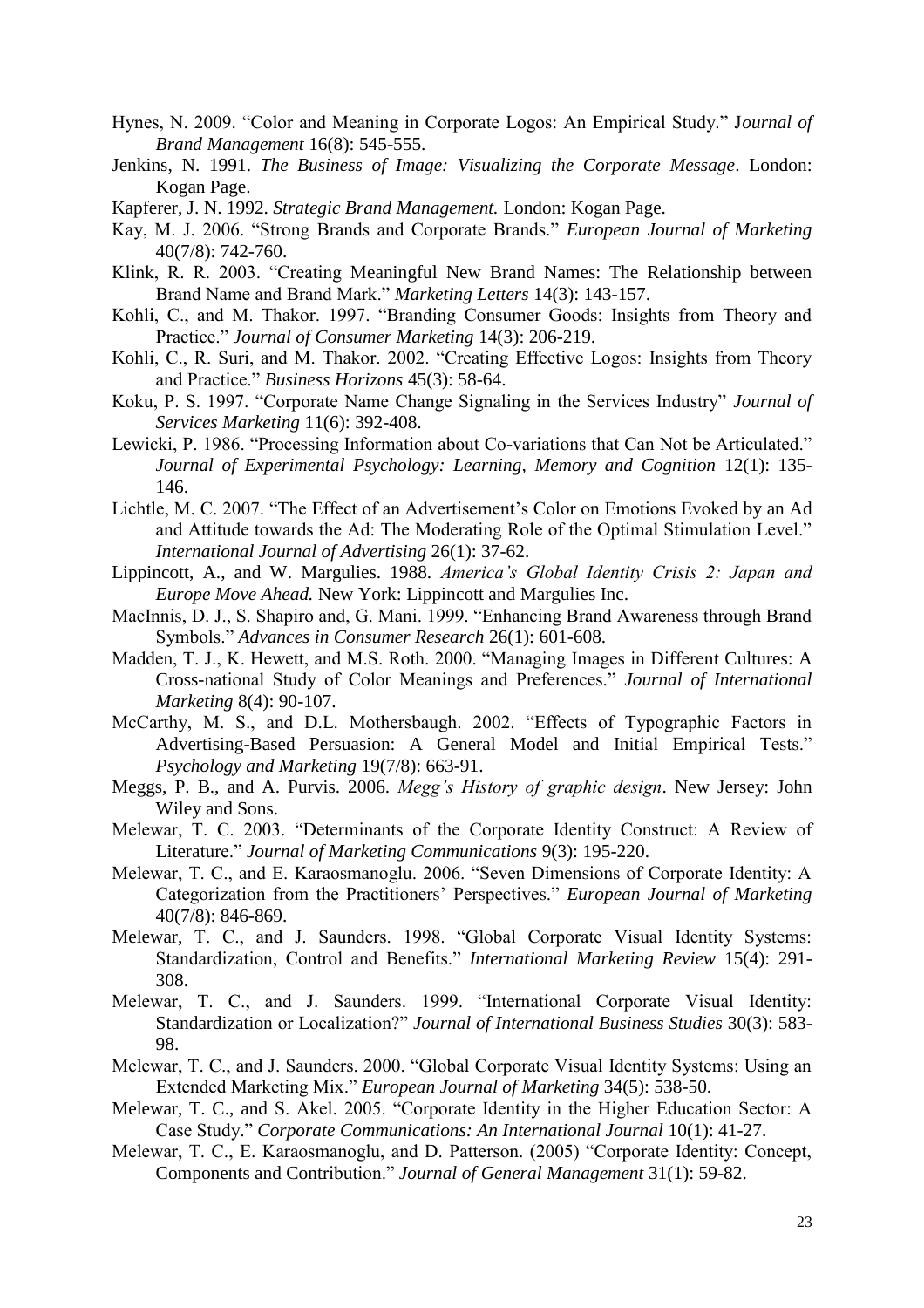- Melewar, T. C., G. Hussey, and N. Srivoravilai. 2005. "Corporate Visual Identity: The Rebranding of France Telecom." *Journal of Brand Management* 12(5): 379-394.
- Mollerup, P. 1999. *Marks of Excellence, History and Taxonomy of Trademarks.* London: Phaidon Press.
- Murphy, J. M., and M. Rowe. 1988. *How to Design Trademarks and Logos.* London: Phaidon Press.
- Musson, A. E. 1958. "Newspaper Printing in the Industrial Revolution." *The Economic History Review* 10(3): 411-426.
- Napoles, V. 1988. *Corporate Identity Design.* New York: Van Nostrand Reinhold.
- O'Connor, Z. 2011. "Logo Color and Differentiation: A New Application of Environmental Color Mapping." *Color Research and Application* 36(1): 55-60.
- O'Shaughnessy, J., and N.J. O'Shaughnessy. 2000. "Treating the Nation as a Brand: Some Neglected Issues." *Journal of Macromarketing* 20(1): 56-64.
- Olins, W. 1978. *The Corporate Personality: An Inquiry into the Nature of Corporate Identity.* UK: Kynoch Press.
- Olins, W. 1986. "The Strategy of Design." *Management Today* (May): 52-5.
- Olins, W. 1989. *Corporate entity: Making Business Strategy Visible through Design*. London: Thames and Hudson.
- Olins, W., and E. Selame. 2000. *The Corporate Identity Audit. A Company Self Assessment Tool.* London: Financial Times Prentice Hall.
- Pan, Y., and B.H. Schmitt. 1996. "Language and Brand Attitudes: Impact of Script and Sound Matching in Chinese and English." *Journal of Consumer Psychology* 5(3): 263- 77.
- Peterson, R. A., and I. Ross. 1972. "How to Name New Brands." *Journal of Advertising Research* 12(6): 29-34.
- Pilditch, J. 1970. *Communication by Design: A Study in Corporate Identity*. London: McGraw-Hill.
- Pittard, N., M. Ewing, and C. Jevons. 2007. "Aesthetic Theory and Logo Design: Examining Consumer Response to Proportion across Cultures." *International Marketing Review*  24(4): 457-473.
- Rosson, P., and M.R. Brooks. 2004. "M&As and Corporate Visual Identity: An Exploratory Study." *Corporate Reputation Review* 7(2): 181.
- Schechter, A. H. 1993. "Measuring the Value of Corporate and Brand Logos." *Design Management Journal* 4(1): 3-39.
- Schmitt, B. 1995. "Experimental Marketing." *Journal of Marketing and Management*   $15(1/3)$ : 53-67.
- Schmitt, B. H., A. Simonson, and J. Marcus. 1995. "Managing Corporate Image and Identity." *Long Range Planning* 28(5): 82-92.
- Schmitt, B. H., and A. Simonson. 1997. *Marketing Aesthetics*. New York: The Free Press.
- Schmitt, B., and Y. Pan. 1994. "Managing Corporate and Brand identities in the Asia Pacific Region." *California Management Review* 36(4): 32-48.
- Seaman, J. G., N. Brody, and D. Kauff. 1983. "Affective Discrimination of Stimuli that are Not Recognized: Effects of Shadowing, Masking, and Cerebral Laterality." *Journal of Experimental Psychology: Learning, Memory, and Cognition* 9(3): 544-55.
- Seifert, L. S. 1992. "Pictures as Means of Conveying Information." *Journal of Gestalt Psychology* 119(3): 279-287.
- Selame, E., and J. Selame. 1975. *Developing a Corporate Identity: How to Stand out in a Crowd.* New York: Chain Store Publishing Corporation.
- Selame, E., and J. Selame. 1988. *The Company Image: Building your Identity and Influence in the Marketplace*. New York: John Wiley and Sons.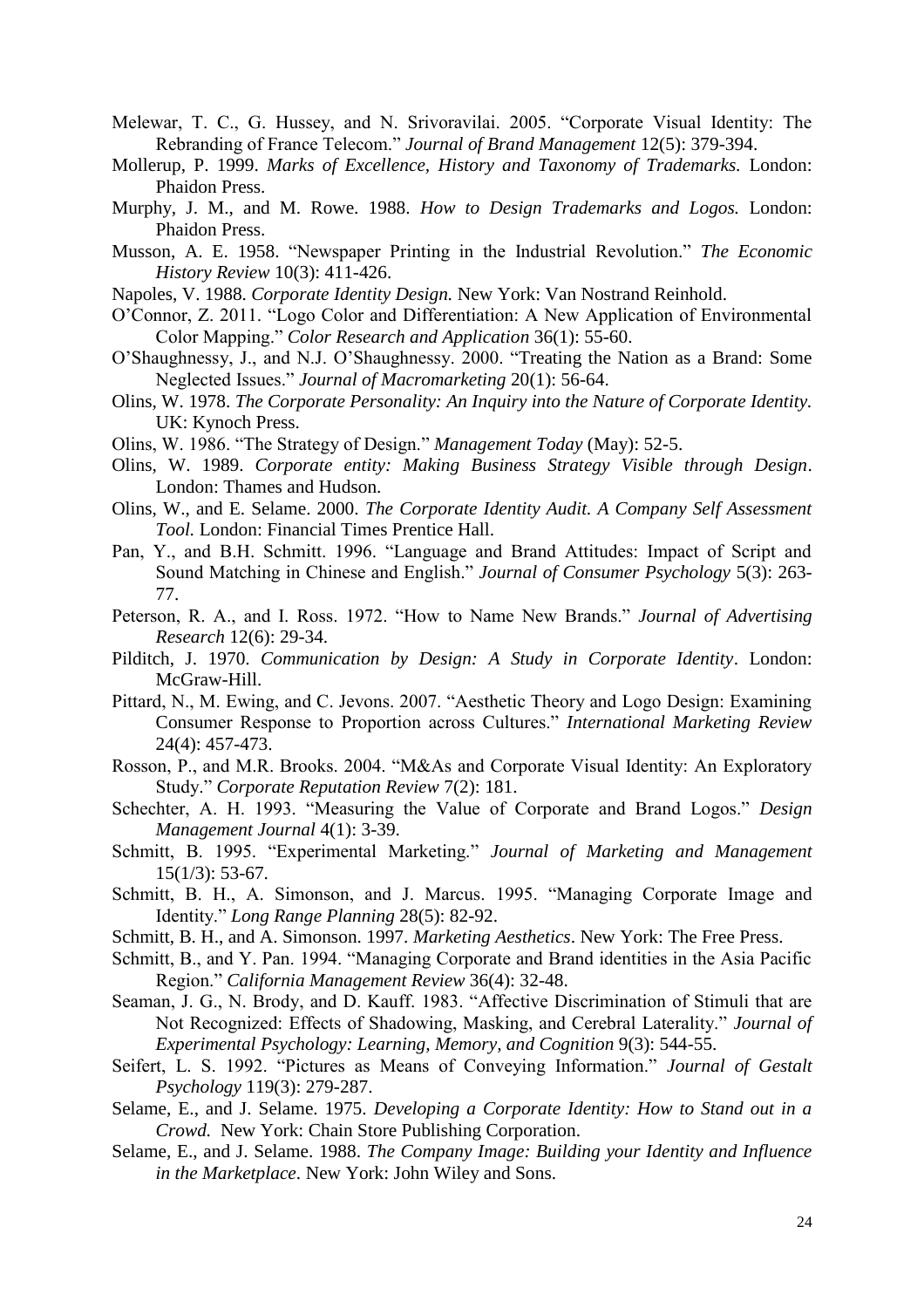- Shepard, R. N., and L.A. Cooper. 1992. "Representation of Colors in the Blind, Color Blind, and Normally Sighted." *Psychological Science* 3(2): 97-104.
- Siegel, L. B. 1989. "Planning for a Long-Life Logo." *Marketing Communications* 14(March): 44-49.
- Simoes, C., S. Dibb, and R. Fisk. 2005. "Managing Corporate Identity: An Internal Perspective." *Journal of the Academy of Marketing Science* 33(2): 153-168.
- Smith, P. 1990. "How to Present Your Firm to the World." *Journal of Business Strategy*  11(1): 32-36.
- Solomon, M. 1986. *The Art of Typography: An Introduction to Typo.icon.ography.* New York: Watson-Guptill.
- Solomon, M. 1991. *Typography: More Than Words, Designer's Guide to Typography.* New York: Watson-Guptill.
- Spaeth, T. 1995. "What Does It All Mean?" *Across the Board* 32(6): 53-55.
- Stuart, F. I. 1997. "The Influence of Organizational Culture and Internal Politics on New Service Design and Introduction." *International Journal of Service Industry Management* 9(5): 469-85.
- Stuart, H. 1999. "Towards a Definitive Model of the Corporate Identity Management Process." *Corporate Communications: An International Journal* 4(4): 200-207.
- Stuart, H., and L. Muzellec. 2004. "Corporate Makeovers: Can a Hyena be Rebranded? *Journal Of Brand Management* 11(6): 472-484.
- Van den Bosch, A. L. M., M. D. T. De Jong, and W. J. L. Elving. 2005. "How Corporate Visual Identity Supports Reputation." *Corporate Communications: An International Journal* 10(2): 108-16.
- Van den Bosch, A. L. M., W. J. L. Elving, and M. D. T. De Jong. 2006. "The Impact of Organizational Characteristics on Corporate Visual Identity." *European Journal of Marketing* 40(7/8): 870-85.
- Van Heerden, C. H., and G. Puth. 1995. "Factors that Determine the Corporate Image of South African Banking Institutions: An Explanatory Investigation." *International Journal of Bank Marketing* 31(3): 340-355.
- Van Riel, C. B. M., A. Van den Ban, and E.J. Heijmans. 2001. "The Added Value of Corporate Logos: An Empirical Study." *European Journal of Marketing* 35(3/4): 428- 440.
- Van Riel, C. B. M., and J.J. Van Hasselt. 2002. "Conversion of Organizational Research Findings into Action*."* In *Corporate and Organizational Identities: Integrating Strategy, Marketing, Communication, and Organizational Perspectives,* eds. B. Moingeon and G. Soenen, 156-174. , Routledge: London.
- Van Riel, C. B. M., and J.M.T. Balmer. 1997. "Corporate Identity, Concept, its Measurement and Management." *European Journal of Marketing* 31(5/6): 340-355.
- Veryzer, R. W. 1993. "Aesthetic Response and the Influence of Design Principles on Product Preferences." *Advances in Consumer Research* 20(1): 224-8.
- Veryzer, R. W. 1999. "A Non-conscious Processing Explanation of Consumer Response to Product Design." *Journal of Psychology and Marketing* 6(6): 497-522.
- Vries, J. D. 1994. "The Industrial Revolution and the Industrious Revolution." *The Journal of Economic History* 54(2): 249-270.
- West, E. G. 1978. "Literacy and the Industrial Revolution", *Economic History Review,* 31(3); 369-383.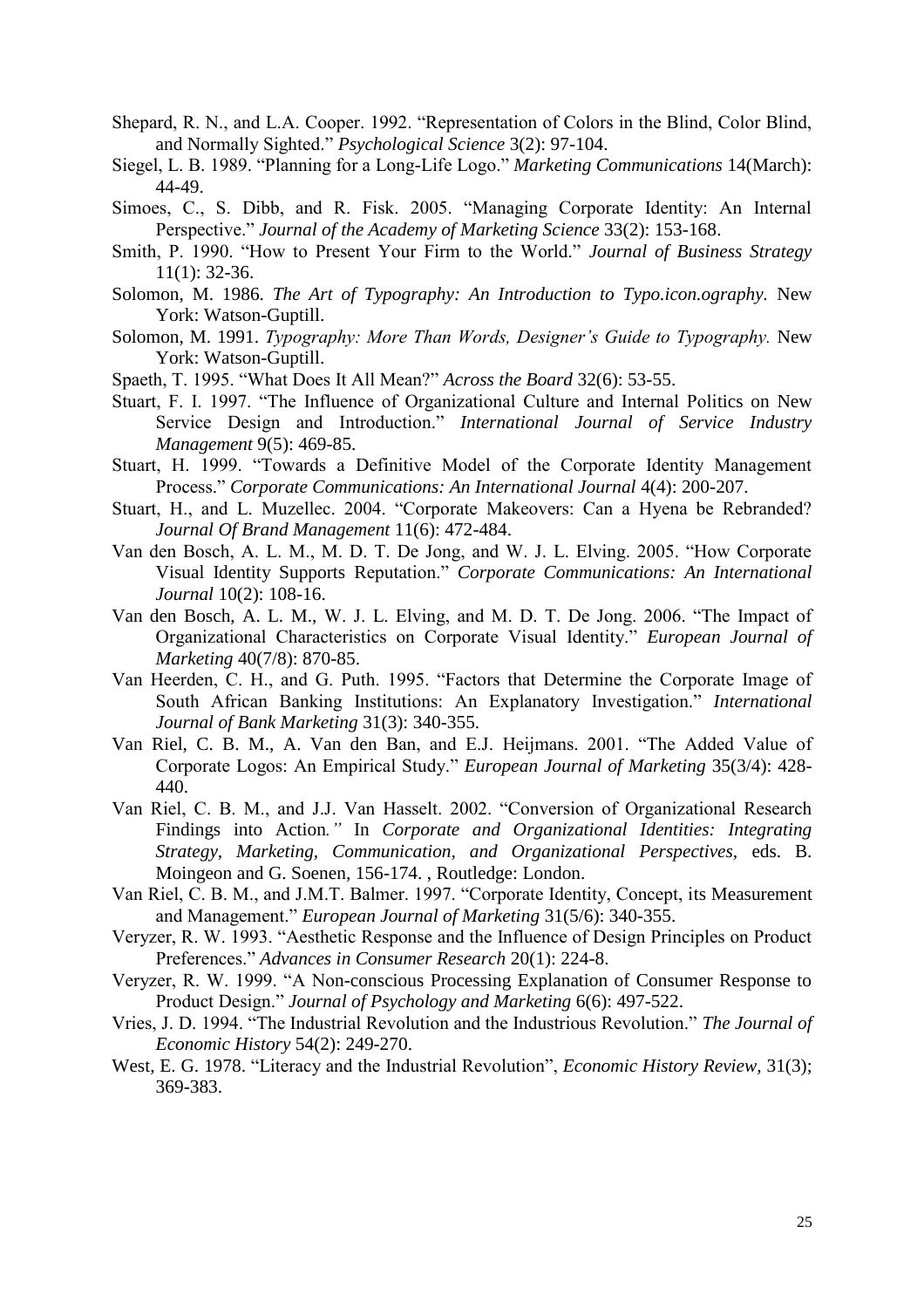**Figure 1: The emergence, development and changing uses of visual identity, 1760 to date** 



Source: The first author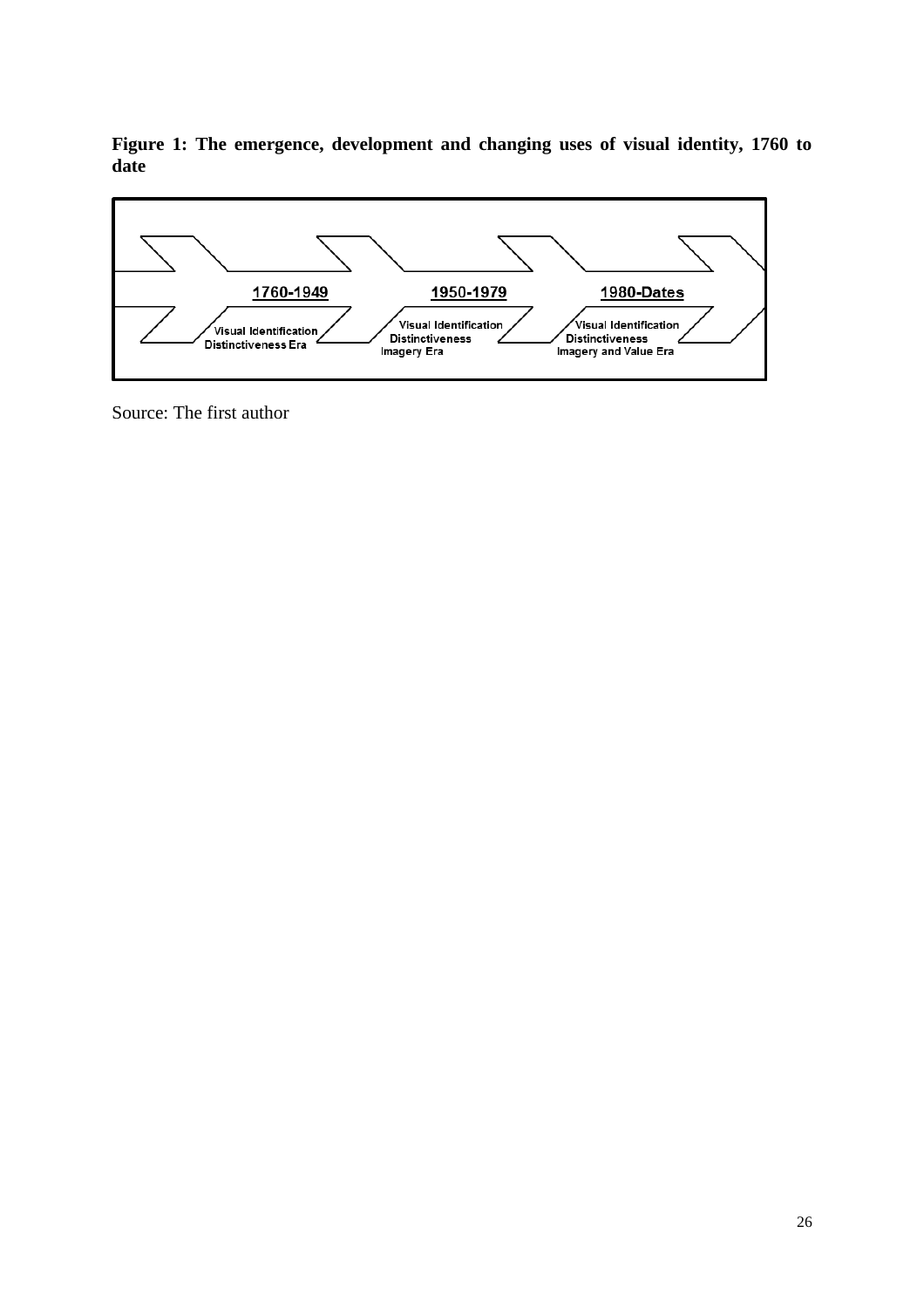**Table 1: Definitions of corporate logo** 

| ruole 1. Benningono or corporum logo<br><b>AUTHORS</b>   | <b>DEFINITIONS</b>                                      |
|----------------------------------------------------------|---------------------------------------------------------|
| Baker and Balmer 1997; Van den Bosch et al. 2006;        | provides instant recognition for the brand and the      |
| Gray and Balmer 1998; Hatch and Schultz 2001;            | product and increases a company's significance as a     |
| Henderon and Cote 1998; Melewar 2003; Melewar et         | product and company differentiator                      |
| al. 2005; Olins and Selame 2000; Kapferer 1992;          |                                                         |
| Kohli et al. 2002; Schmitt 1995; Schmitt and             |                                                         |
|                                                          |                                                         |
| Simonson 1997; Stuart 1997; Van den Bosch et al.<br>2006 |                                                         |
|                                                          |                                                         |
| Bernstein 1986; Hatch and Schultz 2001; Henderson        | is the first impression that the consumer has of a      |
| and Cote 1998; Kapferer 1992; Kay 2006; Melewar          | company and creates a positive image in the minds of    |
| and Saunders 1998 and 1999; Melewar and Saunders         | consumers                                               |
| 1999; Melewar 2003; Napoles 1988; Schechter, 1993;       |                                                         |
| Schmitt and Simonson 1997; Spaeth 1995; Stuart           |                                                         |
| 1997; Van den Bosch et al. 2005; Van Riel et al. 2001    |                                                         |
| Hatch and Schultz 2001; Henderson and Cote 1998;         | as a symbol to represent the corporate reputation       |
| Kapferer 1992; Kay 2006; Melewar and Saunders            |                                                         |
| 1998 and 1999; Melewar and Saunders 1999; Melewar        |                                                         |
| 2003; Napoles 1988; Schechter 1993; Schmitt and          |                                                         |
| Simonson 1997; Spaeth 1995; Stuart 1997; Van den         |                                                         |
| Bosch et al. 2005; Van Riel et al. 2001                  |                                                         |
| Van den Bosch et al. 2005; Kay 2006                      | stimulates pleasure, arousal and dominance from         |
|                                                          | consumers, serving as a cognitive 'switch' to recall an |
|                                                          | image in the mind of the audience                       |
| Melewar and Saunders 1999                                | is a graphic image; an image and type, or               |
|                                                          | typography used to present a name                       |
|                                                          |                                                         |
| Balmer, 1997 2001; Hatch and Schultz 1997; Napoles       | is the root of corporate identity and transmits the     |
| 1988; Olins 1989; Schechter 1993; Spaeth 1995; Van       | strategic, visual dimensions of a corporate identity to |
| Riel and Balmer 1997; Van Riel et al. 2001               | various audiences                                       |
| Balmer 2001; Henderson and Cote 1998; Melewar and        | is the main element of corporate visual identity and    |
| Saunders 1998; Stuart 1999; Van den Bosch et al.         | is the first and most crucial step in the process of    |
| 2006                                                     | building a company's visual identity, and plays a       |
|                                                          | significant role in the way an organization presents    |
|                                                          | itself to both internal and external stakeholders"      |
| Henderson and Cote 1998; Schmitt and Simonson            | are used as a company's signature.                      |
| 1997; Melewar 2003; Van den Bosch et al. 2005            |                                                         |
| Henderson and Cote 1998; Olins 1989; Stuart 1997         | is 'a property of the organization' that is used to     |
| and 1999; Van Riel et al. 2001                           | communicate a desirable message to the consumers        |
|                                                          |                                                         |
| Childers and Jass 2002                                   | impacts on a company's visual and verbal                |
|                                                          | communications and has external influences              |
| Kohli et al. 2002                                        | helps transcend international boundaries and            |
|                                                          | language barriers because of their 'visual' character   |
| Klink 2003                                               | is communication of the desired message in order        |
|                                                          | to create a profitable and unique position in the       |
|                                                          | marketplace                                             |
| Balmer and Gray 2000; Henderson and Cote 1998;           | is the most visible element of the external             |
| Kohli et al. 2002; Pittard et al. 2007; Schmitt, 1995;   | communications of an organization.                      |
| Stuart 1999; Van den Bosch et al. 2005; Van Riel et      |                                                         |
| al. 2001                                                 |                                                         |
| Van den Bosch et al. 2006                                | can reflect and communicate the organization's          |
|                                                          | future goals and direction to the employees             |
| Pilditch 1970                                            | is important in terms of what they are able to          |
|                                                          | communicate about the corporation in the marketplace    |
|                                                          | and to its consumers                                    |
| MacInnis et al. 1999; Olins 1989                         | communicates the corporate structure to                 |
|                                                          | stakeholders                                            |
| Balmer 2001; Henderson and Cote 1998; Van Riel and       | influence on people's perceptions of a company          |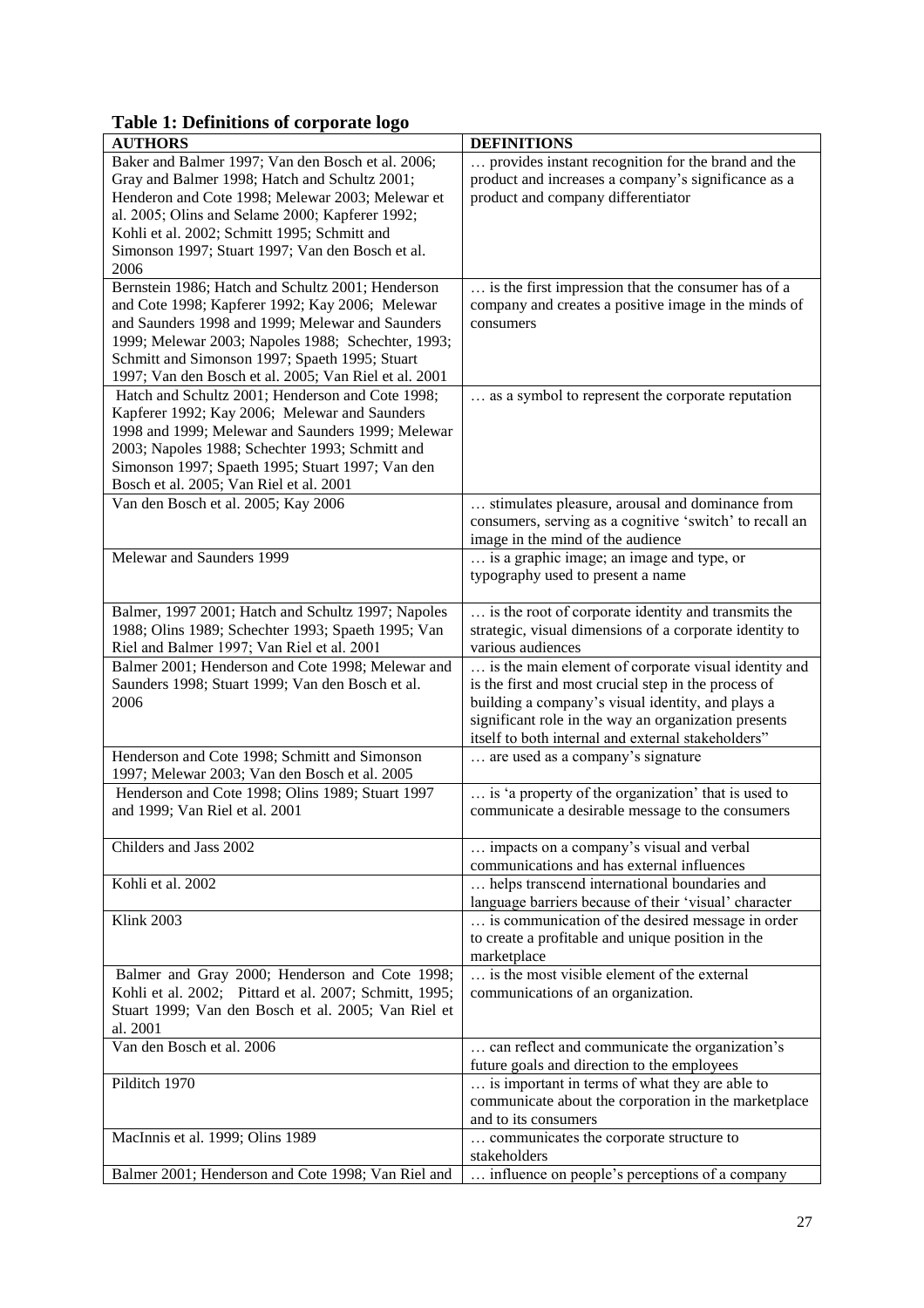| Balmer 1997; Van Riel et al. 2001                    |                                                        |
|------------------------------------------------------|--------------------------------------------------------|
| <b>Olins 1989</b>                                    | adds value to the reputation of an organization        |
| Bernstein 1986; Kay 2006; Van Heerden and Puth       | projects and encapsulates the corporate personality    |
| 1995; Van Riel et al. 2001                           |                                                        |
| Baker and Balmer 1997; Seifert 1992; Van Riel et al. | can be a significant aid to reflect the company's      |
| 2001                                                 | value, mission statement, strategy and company         |
|                                                      | characteristics                                        |
| Baker and Balmer 1997; Van den Bosch et al. 2006;    | creates employee identification with the               |
| Stuart and Muzellec 2004; Van den Bosch et al. 2006; | organization                                           |
| Van Riel and Van Hasselt 2002; Van Riel et al. 2001  |                                                        |
| Johansson and Hirano 1999; Kay 2006                  | raises awareness, and helps with identification, as    |
|                                                      | well as being the sign of a promise to the customer    |
| Bennet 1995; Bloch 1995; Cohen 1991; Henderson       | enhances willingness to purchase that can affect a     |
| and Cote 1998; Henderson et al. 2004; Hutton 1997;   | company's financial performance                        |
| Kohli et al. 2002; Melewar 2003; Melewar and         |                                                        |
| Saunders 1999; Siegel 1989                           |                                                        |
| Melewar and Saunders 1998; Van Riel et al. 2001      | is an important management tool                        |
| Cohen 1991; Pitta and Franzak 2008                   | is a central element of marketing strategy             |
| Van Riel et al. 2001                                 | cuts through clutter to gain attention                 |
| Alessandri 2001; Baker and Balmer 1997; Henderson    | evokes positive and negative emotional reactions       |
| and Cote 1998; Lewicki 1986; Van Riel et al. 2001    |                                                        |
| Mollerup 1999, p. 75                                 | influences an audience, carries a tremendous           |
|                                                      | amount of aesthetic value                              |
| Bloch 1995; Pittard et al. 2007; Schmitt et al. 1995 | makes aesthetic responses                              |
| Henderson and Cote 1998; Van Heerden and Puth        | reminds the beholder of his/her attitudes,             |
| 1995                                                 | perceptions, expectations, experiences, thoughts,      |
|                                                      | desires, and even aversion towards the corporation     |
|                                                      | behind the logo                                        |
| Cohen 1991                                           | is used as a key economic advantage for customers      |
|                                                      | to lower their search costs                            |
| Kohli et al. 2002                                    | assists in transcending global boundaries and language |
|                                                      | barriers because of its visual character               |
| Childers and Jass 2002; McCarthy and Mothersbaugh    | influences consumers' advertising awareness and        |
| 2002; Van den Bosch et al. 2005                      | can also affect the memorability of advertisements     |
| Henderson and Cote, 1998                             | impacts on familiarity with the company and on         |
|                                                      | products                                               |
| Ewing 2006; Henderson et al. 2003; Kapferer 1992;    | presents the company's culture                         |
| Macintosh and Doherty 2007; Siegel 1989; Stuart      |                                                        |
| 1997                                                 |                                                        |
| <b>Kay 2006</b>                                      | is a sign of promises to the customer                  |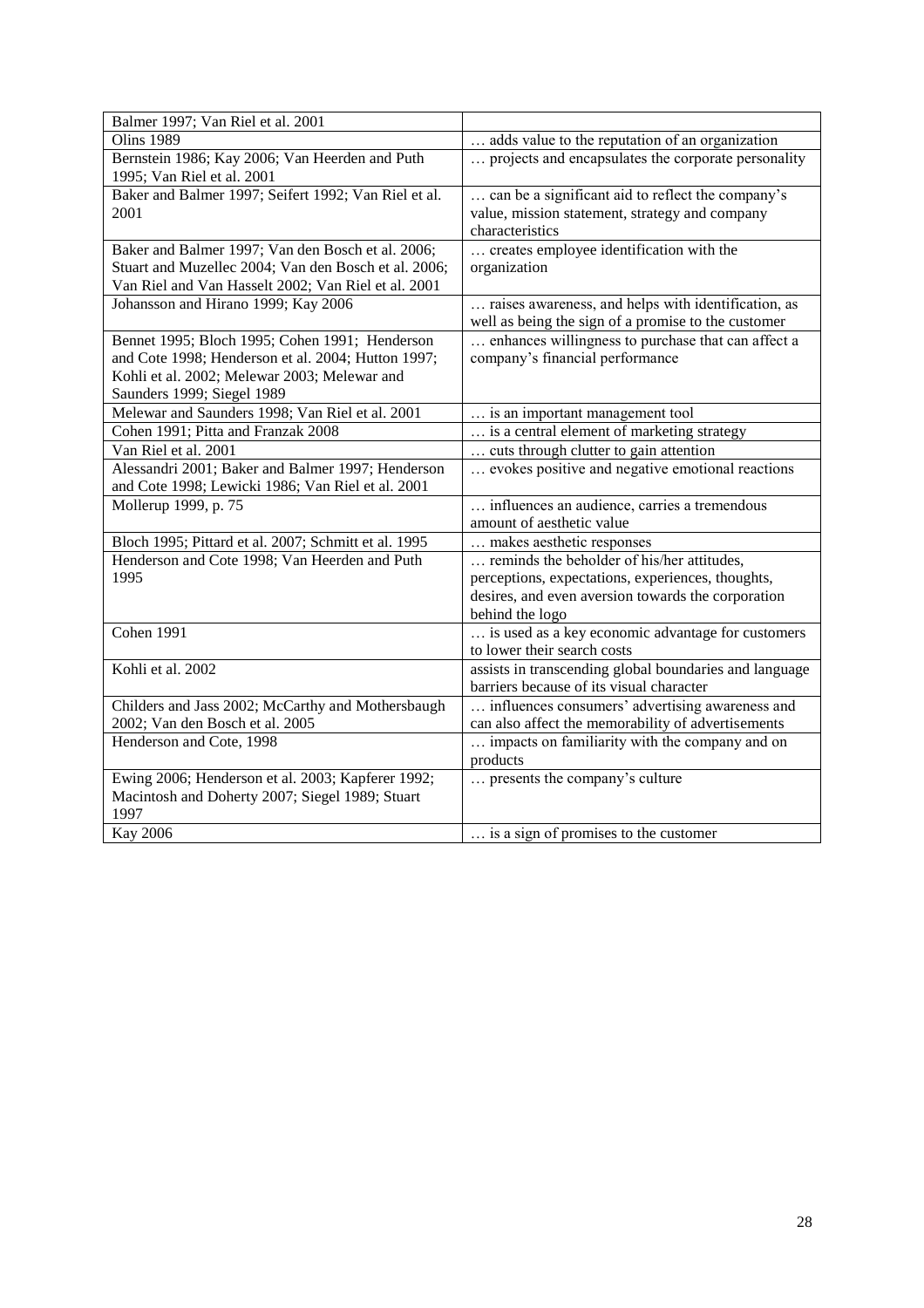# **Table 2: Definitions of Typeface**

| Henderson et al. 2004                                 | adds value to consumers' impressions                  |
|-------------------------------------------------------|-------------------------------------------------------|
| Jenkins 1991; Kapferer 1992; Simoes et al. 2005       | expresses firm's identity by supporting other         |
|                                                       | elements of corporate visual identity systems         |
| Henderson et al. 2004                                 | is expressed through the corporate visual identity or |
|                                                       | the corporate logo                                    |
| Hagtvedt 2011                                         | can influence overall attitude toward the firm        |
| Bloch 1995; Henderson et al. 2004; Hutton 1987 and    | creates important and strategic impressions, and a    |
| 1997; Solomon 1991; Spaeth 1995                       | positive image                                        |
| Henderson et al. 2004; McCarthy and Mothersbaugh      | is the most important part of the organizational and  |
| 2002                                                  | communication objectives                              |
| Henderson et al. 2004                                 | communicates their company's goals                    |
| Childers and Jass 2002; Henderson et al. 2004; Hutton | refers to visual perceptual property of a company,    |
| 1987; McCarthy and Mothersbaugh 2002; Pan and         | which is the art, or skill of designing communication |
| Schmitt 1996;                                         | by means of the printed word                          |
| Childers and Jass 2002                                | can manipulate the meaning of that word and helps     |
|                                                       | the audience to understand what the new organization  |
|                                                       | stands for and to where it is leading.                |
| Melewar and Saunders 2000                             | can increase the likelihood of achieving greater      |
|                                                       | visibility                                            |
| Childers and Jass 2002; Henderson et al. 2004         | influences the perceptions of advertised brands,      |
|                                                       | memorability, and readability                         |
| Rosson and Brooks 2004; Baker and Balmer 1997;        | is the core of an organization                        |
| Van den Bosch et al. 2005                             |                                                       |
| Doyle and Bottomley 2002; Gabrielsen et al. 2000;     | can rely on an understanding of a particular cultural |
| Van Riel et al. 2001                                  | heritage, which can be lost on other cultures         |
| Doyle and Bottomley 2002; Gabrielsen et al. 2000;     | can affect people's judgments and behavior            |
| Van Riel et al. 2001                                  |                                                       |
| Henderson et al. 2004; Mollerup 1999; Pan and         | gives prominence to a company's products and          |
| Schmitt 1996                                          | services; it enables customers to distinguish and     |
|                                                       | identify a brand or a company                         |
| Childers and Jass 2002                                | influences consumer responses                         |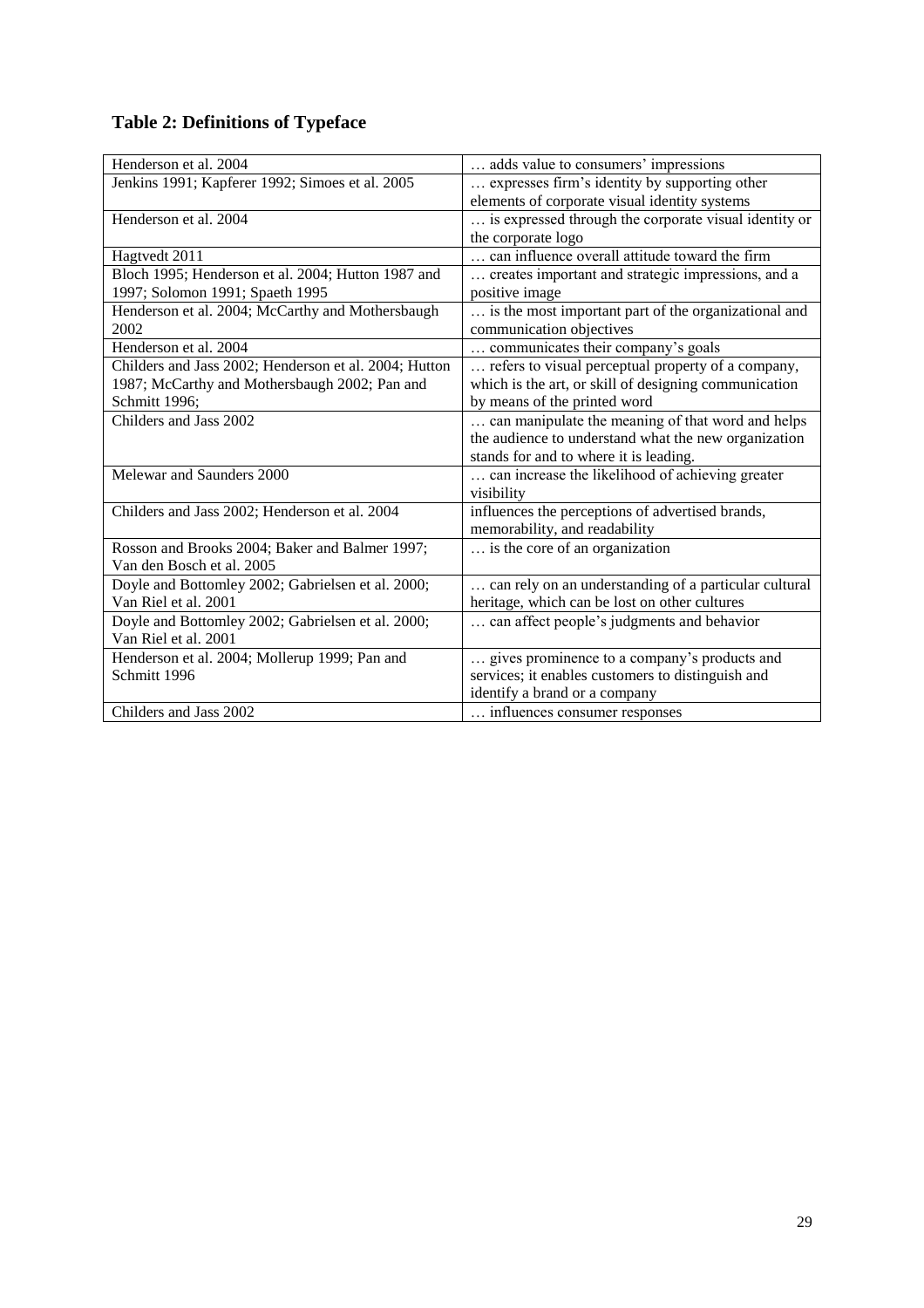# **Table 3: Definitions of Color**

| Simoes et al. 2005                                   | expresses the corporate identity                     |
|------------------------------------------------------|------------------------------------------------------|
| Alessandri 2001; Balmer 2001; Baker and Blamer       | is an element of corporate visual identity           |
| 1997; Hatch and Schultz 1997; Henderson et al. 2004; |                                                      |
| Jenkins 1991; Melewar and Saunders 2000; Van den     |                                                      |
| Bosch et al. 2005                                    |                                                      |
| Baker and Balmer 1997; Seifert 1992                  | helps to reflect the company's value, the values of  |
|                                                      | each country's mission statement, strategy and       |
|                                                      | company characteristics                              |
| Hite and Fraser 1988                                 | of an advertisement can increase the level of        |
|                                                      | localization                                         |
| Madden et al. 2000                                   | has a powerful effect and causes reactions based on  |
|                                                      | instincts and associations that sustain corporate    |
|                                                      | identities                                           |
| Aaby and McGann, 1989                                | as a corporate promotional element applied across    |
|                                                      | business units over extended periods                 |
| Aslam 2006; Mollerup 1999; Schmitt and Pan 1994;     | gives prominence to a company's products and         |
| Tavassoli 2001                                       | services; it enables customers to distinguish and    |
|                                                      | identify a brand or a company from its competitors   |
|                                                      | and environment                                      |
| Madden et al. 2000                                   | has an influential effect and provokes reactions     |
|                                                      | based on instincts and associations that can sustain |
|                                                      | corporate identities                                 |
| Balmer and Gray 2000                                 | sends signals to their audiences and supports a      |
|                                                      | company's image by aiding visual recognition to      |
|                                                      | create a competitive advantage                       |
| Hynes et al. 2009                                    | evokes meanings of logos to understand how these     |
|                                                      | contribute to building a consistent corporate image  |
| Aslam 2006; Bellizzi and Hite 1992                   | can affect and persuade responses based on both      |
|                                                      | instincts and associations and can predict consumer  |
|                                                      | behavior                                             |
| Aslam 2006                                           | induces moods and emotions, influences               |
|                                                      | consumers' perceptions and behavior                  |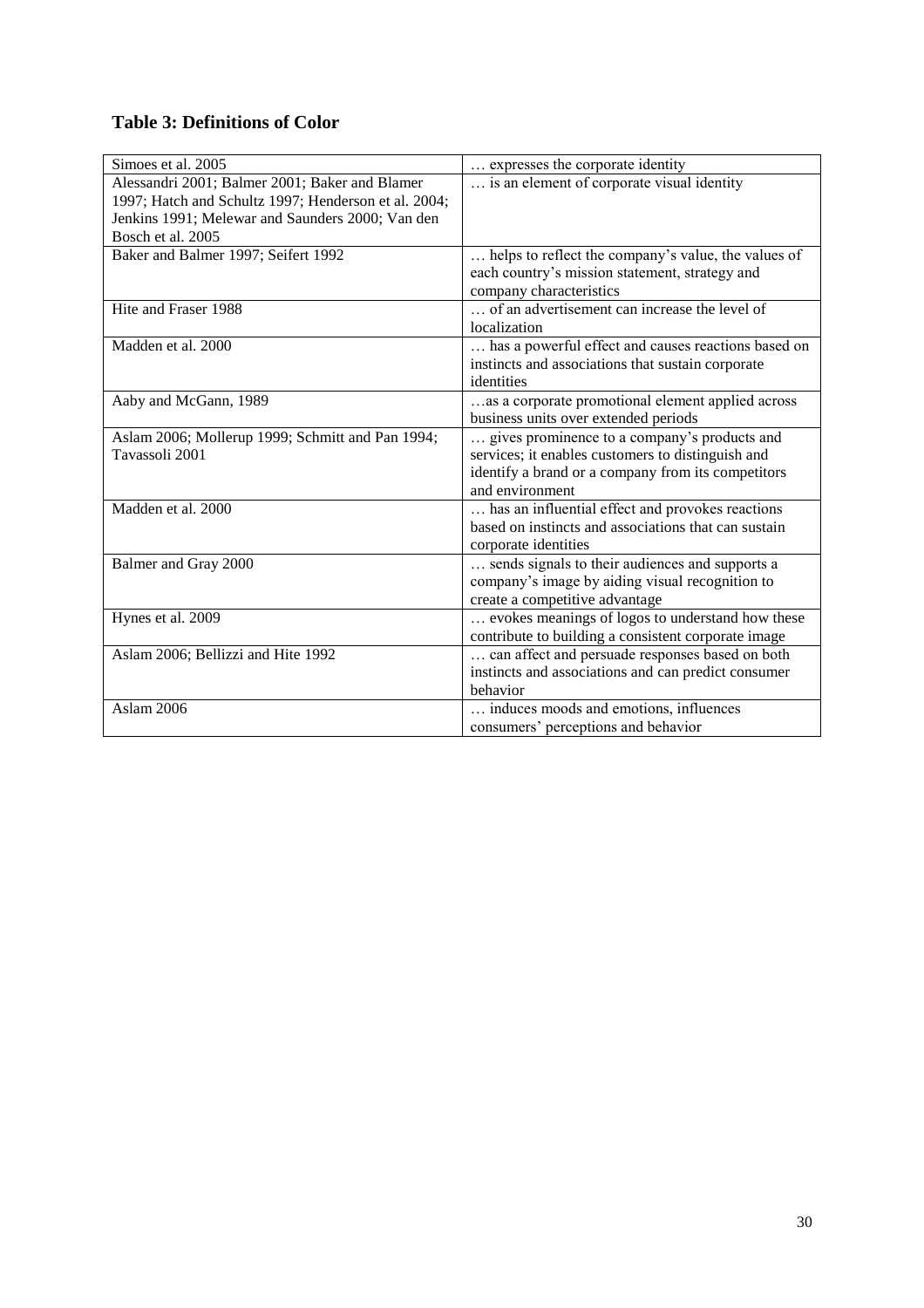# **Table 4: Definitions of Design**

| $\mathbf{\Sigma}$<br>Balmer and Gray 2000; Olins 1978 and 1989; Van den | is an element of corporate brand                       |
|-------------------------------------------------------------------------|--------------------------------------------------------|
| Bosch et al. 2005; Van Riel et al. 2001                                 |                                                        |
| Henderson et al. 2003                                                   | influences and strengthens the brands                  |
| Childers and Jass 2002; Henderson et al. 2004;                          | influences the perceptions of advertised brands,       |
| Schechter 1993                                                          | memorability, and readability                          |
| Pittard et al. 2007                                                     | influences consumer response to proportion across      |
|                                                                         | cultures                                               |
| Van den Bosch et al. 2004                                               | concentrates on the effectiveness and functionality    |
|                                                                         | of specific elements of a corporate visual identity to |
|                                                                         | create and maintain the visual identity of the         |
|                                                                         | organization.                                          |
| Henderson et al. 2003; Kohli et al. 2002                                | translates vision into a tangible expression and a     |
|                                                                         | visual language that resonates with all stakeholders   |
| Andriopoulos and Gotsi 2001                                             | is a creative process that conveys a message or        |
|                                                                         | creates effective communications for companies         |
| Bernstein 1986; Van Riel and Balmer 1997                                | is element of visual, marketing and corporate          |
|                                                                         | communications                                         |
| O'Connor 2011                                                           | facilitates adjustments to suit evolving corporate     |
|                                                                         | objectives, stakeholders' perceptions, and modifying   |
|                                                                         | industry sector conditions                             |
| Henderson and Cote 1998; Kohli et al. 2002                              | impacts on degree of recognition, clear meaning        |
|                                                                         | and subject familiarity, and effect                    |
| Hynes et al. 2009                                                       | contributes to building a consistent corporate image   |
| Veryzer 1993 and 1999                                                   | implicit exposure effects                              |
| Seaman et al. 1983; Lewicki 1986; Veryzer 1999                          | is related to various aspects of non-conscious         |
|                                                                         | processing including the formation of an individual's  |
|                                                                         | sensitivity to stimuli                                 |
| Henderson and Cote 1998                                                 | as a means of differentiation to distinguish           |
|                                                                         | companies from their competitors                       |
| Henderson and Cote 1998; Pittard et al. 2007                            | affects consumers' reactions                           |